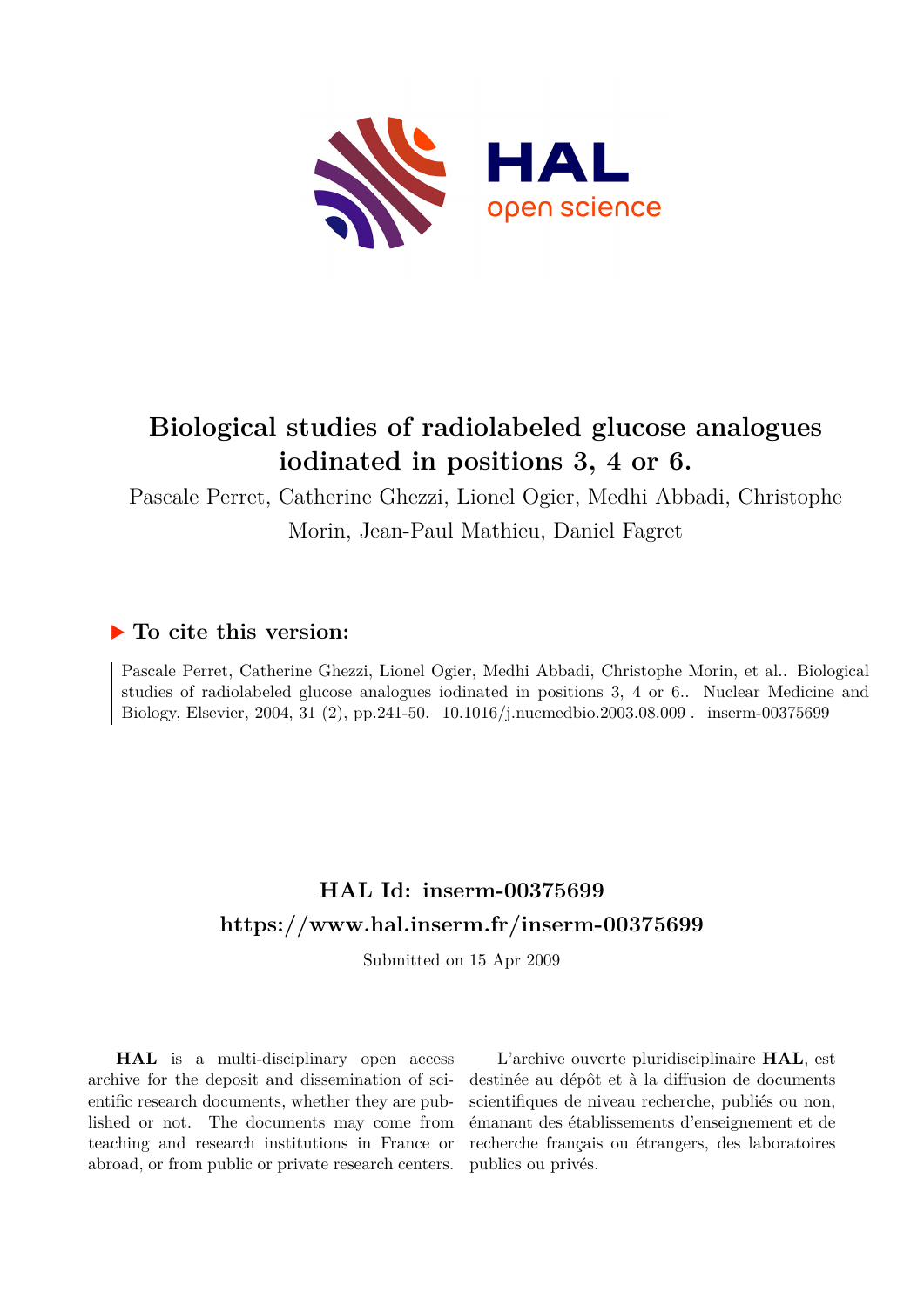## Biological Studies of Radiolabeled Glucose Analogues Iodinated in Positions 3, 4 or 6.

## **Iodinated glucose analogues**

Pascale Perret<sup>1</sup>, Catherine Ghezzi<sup>1</sup>, Lionel Ogier<sup>2</sup>, Medhi Abbadi<sup>2</sup>, Christophe Morin<sup>2</sup>, Jean-Paul Mathieu<sup>1</sup> and Daniel Fagret<sup>1</sup>

<sup>1</sup> Radiopharmaceutiques Biocliniques, INSERM E03 40 <sup>2</sup> LEDSS, UMR CNRS 5616, Université Joseph Fourier, 38000 Grenoble, France.

For correspondence and reprints contact: D. Fagret, Radiopharmaceutiques Biocliniques, INSERM E03 40, Faculté de Médecine de Grenoble, 38700 La Tronche, France. Fax number: (33) 4 76 76 56 32. Phone number: (33) 4 76 76 89 55, E-mail: DFagret@chugrenoble.fr

Key words: Iodinated glucose analogues, Glucose uptake, Radiopharmaceuticals, SPECT.

## Abstract

The aim of this study was to assess the biological behavior of new radiolabeled glucose analogues proposed as tracers of glucose uptake *in vivo* and iodinated in position 3, 4, or 6. Biological results obtained in vitro on adipocytes and erythrocytes and in vivo in mice were compared to those obtained with the gold-standard tracer of glucose uptake, 2-deoxy-D-glucose. None of these molecules had the same biological behavior than 2-deoxy-D-glucose. Therefore, these compounds cannot be considered as tracers of glucose uptake.

## 1. Introduction

A number of diseases are associated with glucose transport and metabolism defects, such as myocardial ischemia [1], type 2 diabetes [2], or cancer [3, 4]. The development of new radiolabeled glucose analogues for the non-invasive assessment of glucose uptake by nuclear imaging is therefore of great clinical interest.  $[18F]$ -2-fluoro-2-deoxy-D-glucose (FDG) is the only radiolabeled glucose analogue to be currently used clinically with Positron Emission Tomography (PET) in cardiology [1, 5], neurology [6, 7], and more recently in oncology [3, 8]. However,  $^{18}F$ is a  $\beta$ + emitter with a short half-life (110 min), requiring a cyclotron in close proximity to the site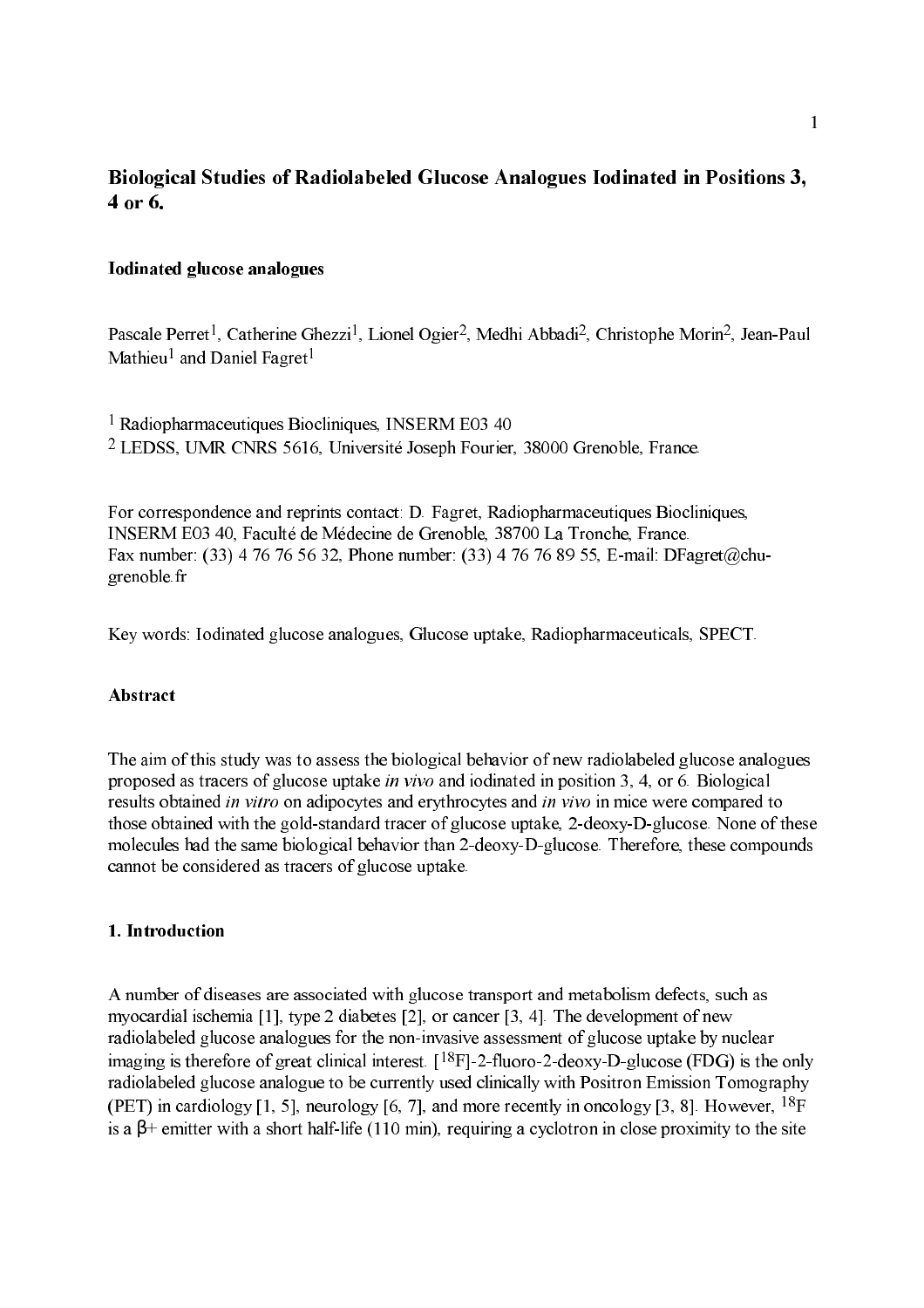of tracer utilization. The number of PET centers is increasing but remains limited. The development of a glucose analogue labeled with a γemitter for Single Photon Emission Tomography (SPECT) and readily available for routine use in all Nuclear Medicine departments is therefore still of great clinical interest.  $^{123}$ I is a pure  $\gamma$ -emitter with a 13.3 hours half-life and a 123-160 keV photon energy perfectly fitted for SPECT. Several radiolabeled glucose analogues have been proposed so far but none of them demonstrated the same biological behavior as FDG [9, 10, 11, 12, 13, 14, 15, 16, 17]. In this study, the biological behavior of four original glucose analogues iodinated in position 3, 4 and 6 proposed as tracers of glucose uptake *in vivo* was investigated. A tracer of glucose uptake should enter the cells via the glucose transporters (GLUTs) and accumulate intracellularly without being further metabolized or degraded for a period long enough to allow SPECT imaging. Each tracer should therefore present several performance characteristics such as tissue selectivity, high cellular uptake, good affinity for the GLUTs, strong retention, and good interaction with hexokinase. In the present study, in vivo mouse biodistribution experiments were performed in order to demonstrate a potential accumulation of the iodinated glucose analogues in an organ. Two in vitro models were also used to investigate the cellular uptake mechanisms of the tracers. Human erythrocytes have been widely used to study glucose uptake because glucose transporters are highly expressed within their cellular membranes [18]. However, as erythrocytes mainly express the insulin-insensitive GLUT1 transporter, adipocytes were also used as a model for the insulin-sensitive GLUT4 transporter.

## 2. Materials and Methods

## 2.1. Materials

Cytochalasin B, Glucose (Hexokinase) kit [Method  $#16$ -UV] and common chemical products were obtained from Sigma-Aldrich (Saint Quentin Fallavier, France). Insulin was obtained from Novo Nordisk (Paris, France), BSA (fraction V) from Intergen (Edinburgh, UK) and crude collagenase from Boehringer (Mannheim, Germany).  $\int_{0}^{14}$ Cl-2-deoxy-D-glucose was obtained from ICN (Paris, France) and  $^{123}$ I and  $^{125}$ I were purchased from Cis Bio international (Paris, France). Wistar rats and Swiss mice were obtained from Iffa Credo (Lyon, France).

#### 2.2. Synthesis

3-C-iodomethyl-α, β-D-glucopyranoside (3IMG) (Fig. 1a) was obtained by addition of an iodomethyl group on carbon 3 of the glucose molecule. 4-deoxy-4-iodo-D-glucose (4DIG) (Fig. 1b) was prepared according to the method of Abbadi *et al.* [19]. 4-*O*-(2'-iodoethyl)-α,β-Dglucopyranoside (4IEG) (Fig. 1c) was obtained by grafting the stable β-iodoethoxyl group to position 4 [20]. 6-C-(4'-iodophenyl)-L-glycero-α,β-D-glucopyranoside (6IPG) (Fig. 1d) was prepared by addition of an iodophenyl group to position 6.

#### 2.3. Radiolabeling of glucose analogues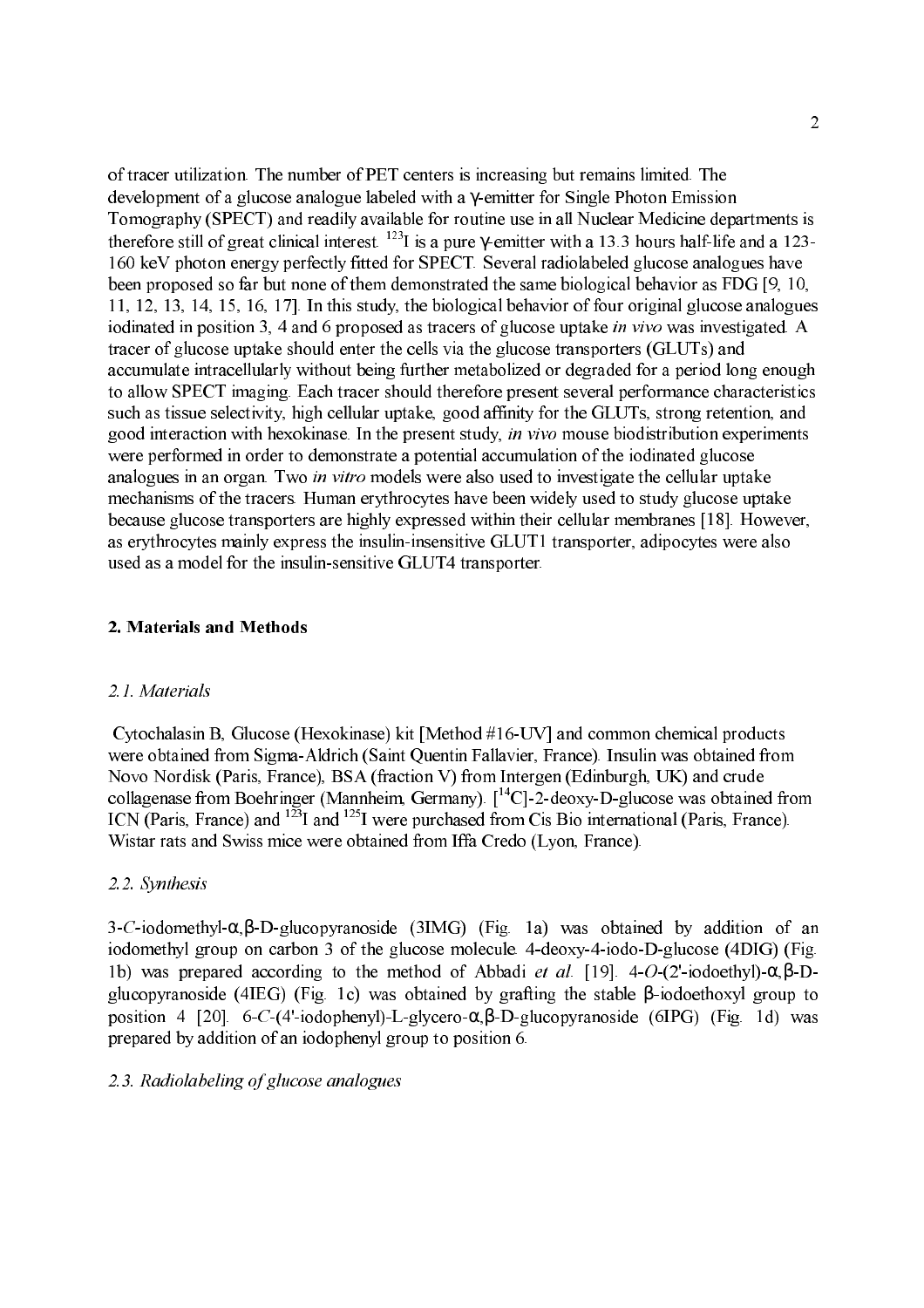The labeling of 3IMG and 4IEG was performed by  $125I-127I$  isotopic exchange using the method of Mathieu *et al.* [21]. Five milligrams of the unlabeled glucose analogue were dissolved into 1 mL of a Na<sup>127</sup>I solution (2  $\mu$ g/mL) in acetone before being added to a solution of sodium iodide <sup>125</sup>I in 0.02 M NaOH. The mixture was heated at 105°C for 60 minutes. Following cooling, acetone was eliminated by evaporation under vacuum and the glucose analogue was dissolved into physiologic medium (NaCl 0.9%). After labeling, free iodides typically representing  $20 - 40$  % of the total activity were removed by filtration on an anionic resin (AG1-X8 200-400 mesh, Bio Rad). The radiochemical purity was higher than 95%. The radiolabeling of 4DIG was performed using the tetraacetyl precursor with a triflate group in position 4. 1.3 mg of this precursor was dissolved into 1 mL of a Na<sup>127</sup>I solution (1  $\mu$ g/mL) in acetone. Na<sup>125</sup>I was then added and the mixture was heated at 105°C for 30 minutes. Deprotection of the iodinated product was obtained by treatment with methanol and sodium methylate for 1 hour. Neutralization was then performed with sulfuric acid (10<sup>3</sup> M). The radiochemical purity was  $\sim 80\%$ . The radiolabeling of 6IPG was performed using the stannic equivalent of the final molecule (tributyl stain) in which several functions were protected. The active form of iodine was obtained by action of chloramin T (1 mg/mL) on radioactive sodium iodide (185 MBq) in the presence of the compound precipitated in a 0.1 M ethanol/phosphate buffer solution (50/50, pH 8.0). The slow exchange between active iodine and tributyl stain was performed for 1 hour at room temperature. 1 mL of phosphate buffer and 2 mL of dichloromethane were then added and the iodinated-protected molecule contained in the organic phase was extracted. The aqueous phase contained radioactive iodides. The radiochemical purity was  $\sim$ 70%. The organic phase was evaporated and the pellet was resuspended in a mixture of phosphate buffer  $(0.01 \text{ M}, \text{pH} 4)$  / acetonitrile  $(65/35)$  in which concentrated chlorhydric acid (10 M) was added to deprotect and regenerate the molecule functions. The mixture was then neutralized with sodium hydrohyde (NaOH, 0.1 N). As the labeled compounds 4DIG, 4IEG and 6IPG were stable for over a month as determined by High Performance Liquid Chromatography studies (data not shown),  $125I$  labeling (half-life = 60 days) was used for those compounds instead of  $^{123}$ I to avoid repetitive labeling. 3IMG was labeled with iodine  $123$  (half-life = 13.3 hours) because the stability of the compound did not exceed 48 hours.

## 2.4. Biological procedures

## 2.4.1. In vivo studies: mouse biodistribution

Female Swiss mice (average weight 20 g) received 50  $\mu$ L of a solution of the iodinated glucose analogue (7.4 kBq/mouse) in isotonic NaCl 0.9%. The animals were euthanized at 2, 5, 10, 15 and 60 minutes postinjection (pi). The heart, diaphragm, liver, lung, kidney, muscle, white fat and brain were excised, rinsed, weighed and counted in a scintillation γ counter (Novelec). Tracer organ uptake was expressed as % injected dose / g wet weight tissue (% ID/g). Another group of mice was used to evaluate blood kinetics at the same time points. Tracer blood activity was expressed as % injected dose / mL of blood (% ID/mL).

## 2.4.2. In vitro studies: human erythrocytes

Human erythrocyte suspensions were prepared from whole blood according to the method of Levine *et al.* [22]. Erythrocytes were preincubated at  $25^{\circ}$ C or at  $4^{\circ}$ C to evaluate the effect of temperature on the cellular uptake of the tracers. The effect of the glucose transporter inhibitor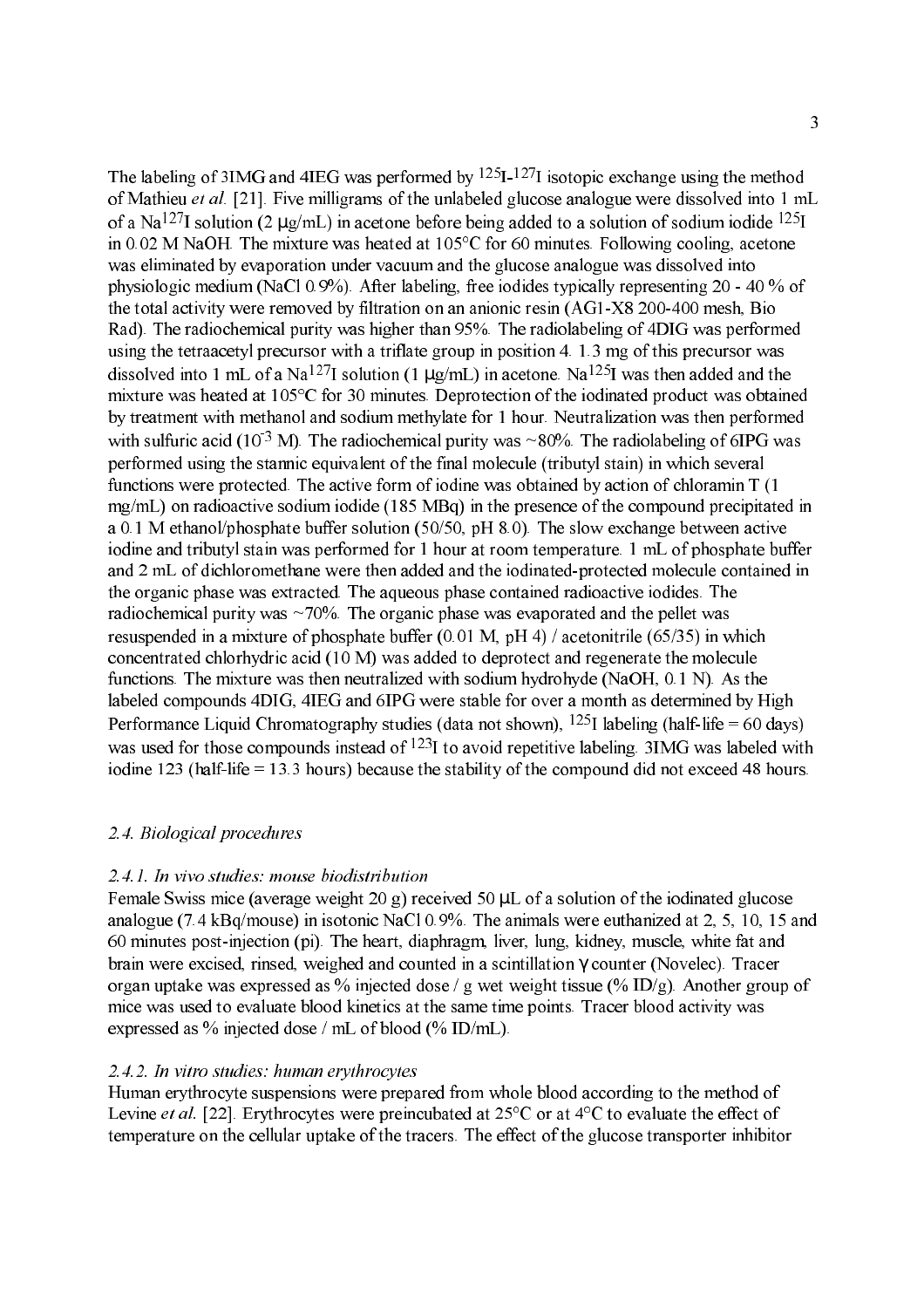cytochalasin B (50  $\mu$ M) on the cellular uptake kinetics of the iodinated glucose analogues was also studied by preincubating the erythrocyte suspension for 20 min at 4°C before adding the tracers. 42 nmoles of iodinated glucose analogue were then added to the cellular suspensions (10% hematocrit). Tracer uptake was stopped after 1, 5, 15, and 60 min with an ice-cold solution of  $HgCl<sub>2</sub>$  (2mM) / KI (1.25 mM). The effect of preincubating the erythrocyte suspensions with increasing extracellular D-Glucose concentrations  $(0 - 20 \text{ mmol/L})$  on the 1-min cellular uptake of iodinated glucose analogues was also evaluated. Finally, washout studies were performed by preincubating the erythrocytes with the iodinated glucose analogues (42 nmoles) for 60 min before rinsing and incubating the cells in a tracer-free medium in the absence or presence of cytochalasin  $B(50 \mu M)$  for 30 and 60 min. The use of erythrocyte suspensions for the study of new, radiolabeled glucose analogues has been previously validated with  $\int_{0}^{14}$ Cl-2-deoxy-D-glucose (2-DG) in our laboratory [23]. 

### 2.4.3. Isolated rat adipocytes

Isolated adipocytes were prepared as previously described [24] from epididymal fat pads of male Wistar rats (180-200 g). Briefly, epididymal fat pads were digested for 60 min at  $37^{\circ}$ C in a metabolic shaker using Krebs-Ringer bicarbonate 30 mM HEPES buffer (KRBH, pH 7.4), containing 0.3 mM glucose and 3% BSA and supplemented with collagenase (1 mg/mL). The disrupted tissues were filtered through a 250 µM nylon screen, and the cells were washed three times by flotation with KRBH buffer. Cellular suspensions (30% adipocrit) were preincubated for 10 min at 37°C in KRBH, 3% BSA without glucose. To study the uptake of iodinated glucose analogues, adipocytes (100  $\mu$ L) were preincubated in the absence or presence of 20  $\mu$ M cytochalasin B or 100 nM insulin in 100 µL KRBH, 3% BSA without glucose for 30 min at 37°C. Uptake was initiated by adding 50 µL of the tracer (25 nmoles) and was stopped after 1, 5, 15, and 30 min. To study the effect of D-glucose concentration on the uptake of iodinated analogues of glucose, the adipocytes were preincubated for 5 minutes at 37°C with various concentrations of D-glucose (0-20 mM) and the uptake was measured after 5 minutes. Tracer uptake was stopped by adding 10 µL of cytochalasin B (1 mM) and cells were immediately separated from the medium by centrifugation (10,000 rpm x 30 s) of an aliquot of the cellular suspension (200  $\mu$ L) through 200 µL dinonylphthalate. The tube was cut at the level of the oil phase and the uptake of iodinated glucose analogues by adipocytes was measured by gammawell counting of the radioactivity (Novelec). The number of adipocytes was measured according to the method of Dole [25]. All experimental protocols on isolated rat adipocytes were validated by studying the effect of cytochalasin B, insulin, and increasing extracellular glucose concentrations on the cellular uptake of the gold-standard tracer for glucose uptake,  $\lceil {^{14}C} \rceil$ -2-deoxy-D-glucose (2-DG) (Fig. 2 and Table 2). 2-DG uptake increased over time to reach a value of 10 nmol/ $10^6$  cells after 30 min. Insulin significantly stimulated tracer uptake from 5 to 30 min with a 3-fold increase at 30 min. Cytochalasine B inhibited 2-DG uptake by  $80\%$  at 15 min. The D-glucose effect on 2-DG uptake was significant for concentrations above 10 mM. These results therefore validated the use of isolated rat adipocytes as an experimental model for the study of new radiolabeled glucose analogues. 

## 2.4.4. In vitro assessment of iodinated glucose analogue phosphorylation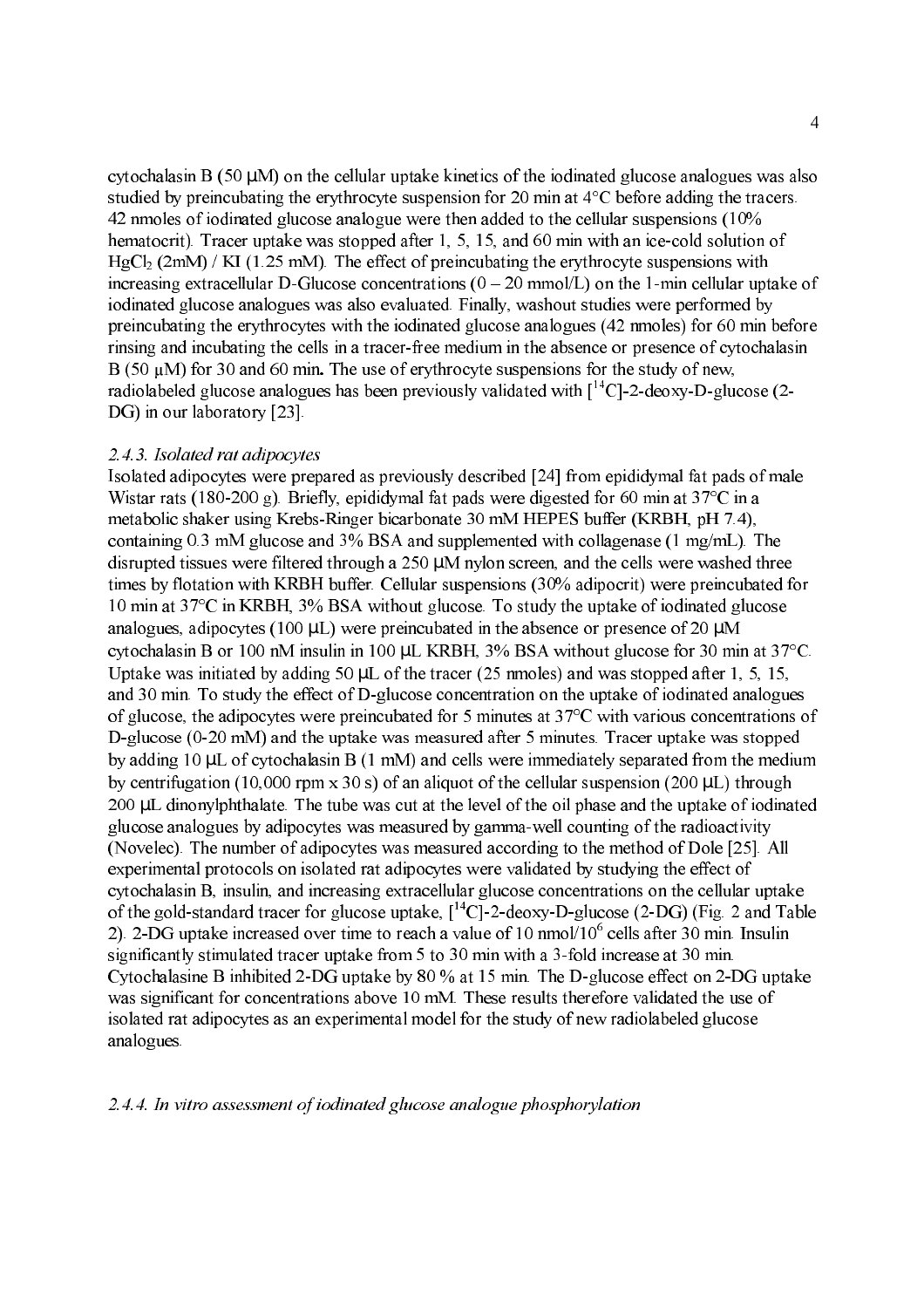In vitro phosphorylation studies were performed on non-radioactive iodinated glucose analogues  $(6 \text{ mM})$  in the presence of the hexokinase enzyme  $(100 \text{ units/L})$  and adenosine 5'-triphosphate  $(ATP, 0.1$  mM) in the kit medium at room temperature. After 30 and 60 min, High-Performance Liquid Chromatography (HPLC,  $\lambda$  = 254 nm) was performed to quantify the disappearance of ATP molecules, reflective of the glucose analogue's phosphorylation state. Positive controls were performed using D-glucose (6 mM) and showed near-complete disappearance of ATP.

## 2.5 Statistical analysis

Results are presented as mean  $\pm$  standard deviation. Comparisons were performed using unpaired Students't test.

## 3. Results

## 3.1. In vivo studies: mouse biodistribution

(Table 1) Myocardial activity of 3IMG was approximately 5% ID/g at 2 min pi but decreased over time in the myocardium as well as in other organs. 4DIG activity was stable for up to 10 min in the myocardium and 15 min in skeletal muscle (2.75  $\pm$  0.40% ID/g at 2 min pi and 2.73  $\pm$  0.30% ID/g at 15 min pi in skeletal muscle for example, NS). In the brain, 4DIG activity was low but increased between 2 and 15 min pi (p < 0.001). The most part of 4IEG and 6IPG radioactivity was found in kidneys at 2 min pi (33.6  $\pm$  2.4% ID/g for 4IEG and 70.58  $\pm$  23.46% ID for 6IPG) with almost no brain uptake. In summary, kidneys were the major organ of excretion for all iodinated glucose analogues. In addition, no major specific organ accumulation was observed with all tracers tested. 

## 3.2. In vitro studies: human erythrocytes

## 3.2.1. Uptake kinetics

Uptakes of 3IMG and 4DIG by erythrocytes at  $25^{\circ}$ C strongly increased from 1 to 5 min (p < 0.001) and then remained stable until 60 min (Fig. 3a, 3b). Uptakes of 4IEG and 6IPG at 25°C were low but also increased between 1 and 60 min (p < 0.001) (Fig. 3c, 3d). A significant decrease in the cellular uptake of all iodinated glucose analogues was observed when decreasing the temperature at which the experiments were performed from 25 to 4°C. Cytochalasin B had no effect on 3IMG uptake, with the exception of 15-min time point when a 55% inhibition was observed ( $p < 0.01$ ). This inhibitor reduced 4DIG uptake from 5 min to 60 min ( $p < 0.05$ ). However, this inhibition remained inferior to 50%. Cytochalasin B had no effect on 4IEG and 6IPG uptake, except at 60 min for 6IPG (Fig. 3d,  $p<0.01$ ).

## $3.2.2.$  Competition with D-glucose (Table 2).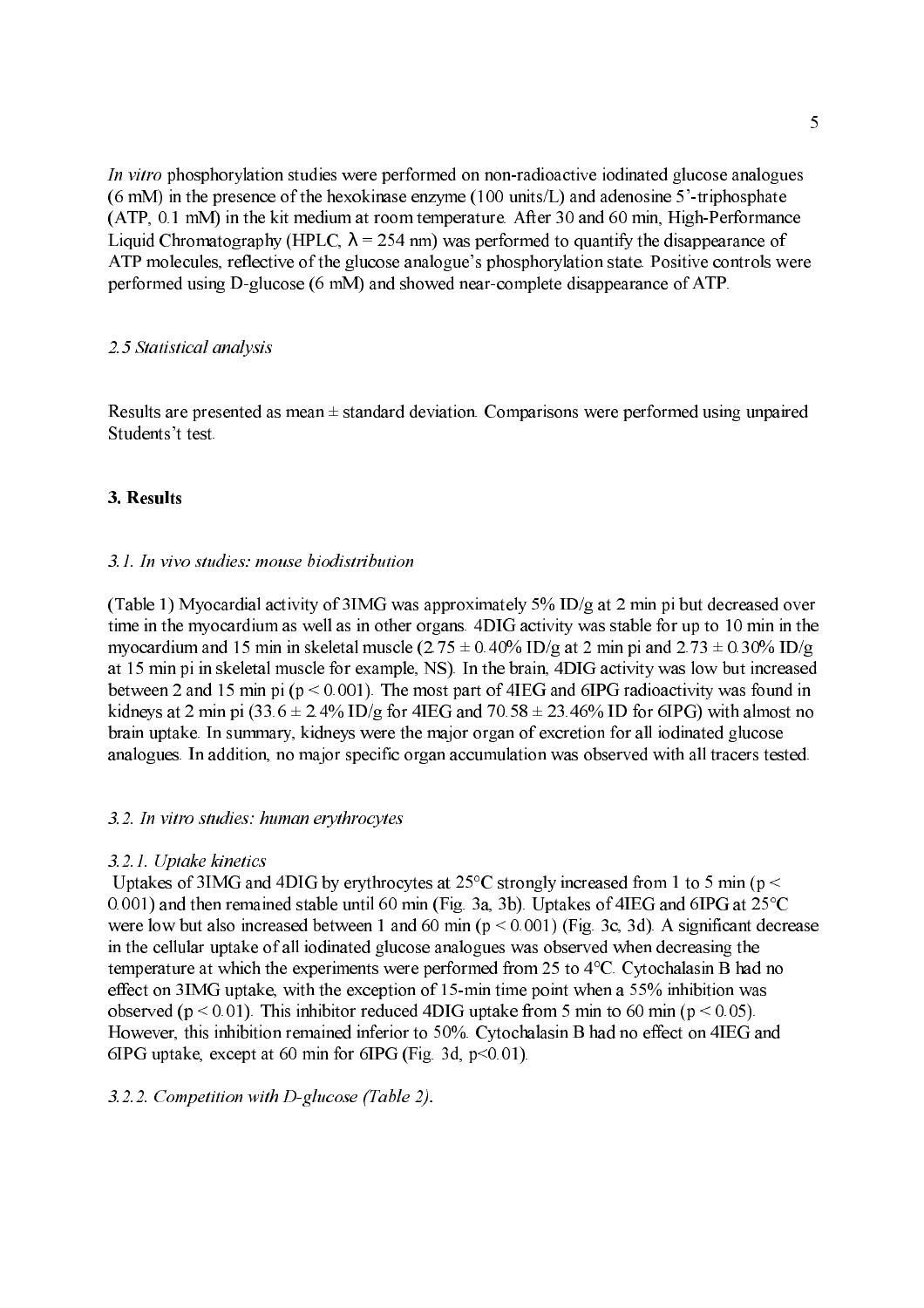A preincubation with increasing concentrations of  $D$ -glucose from 2.5 to 20 mM significantly decreased 3IMG uptake ( $p \le 0.001$ ). Likewise, 4DIG uptake was partially decreased in the presence of D-glucose at 2.5, 5 and 10 mM ( $p < 0.05$ ). On the other hand, increasing the extracellular concentration of D-glucose did not affect 4IEG or 6IPG uptake.

## 3.2.3. Kinetics of washout (Table 3).

There was rapid washout of 3IMG from erythrocytes as only 5% of the initial radioactivity remained after 1 min. Cytochalasin B significantly slowed down 3IMG washout between 5 min and 30 min ( $p < 0.001$ ). The washout of 4DIG was rapid as well, as only 8% of the initial radioactivity remained associated to the cells after 1 min. Cytochalasin B decreased this washout as approximately 50% of the initial radioactivity still remained in the erythrocytes after 15 min ( $p \le$ 0.001 versus no cytochalasine B at the same time point). The washout of 4IEG was slower than that of 3IMG and 4DIG. Cellular tracer activity was still 50% of the initial value after 30 min of washout. Cytochalasin B had no effect on 4IEG washout from erythrocytes. The washout of 6IPG was slow, as 30% of the initial radioactivity remained associated to the cells after 1 min. Cytochalasin B had no significant effect. 

#### 3.3. Isolated Rat Adipocytes

## 3.3.1. Kinetics of uptake

Uptake of the four iodinated analogues at 37°C by adipocytes remained relatively stable between 1 and 30 min (Fig. 4). 3IMG uptake was low ( $\sim$ 2 nmoles/10<sup>6</sup> cells). On the other hand, 4DIG and 4IEG uptakes represented  $\sim$  5 nmoles/10<sup>6</sup> cells, a value similar to that observed with 2-DG between 5 and 15 min (Fig. 2). 6IPG uptake was the greatest with  $\sim$ 10 nmoles/10<sup>6</sup> cells. 4DIG uptake was increased by 30% at 30 min in the presence of insulin ( $p < 0.05$ ) (Fig. 4b). Cytochalasin B had significant effects on 4DIG uptake at 15 min ( $p \le 0.05$ ), on 4IEG uptake at 5 min ( $p \le 0.05$ ) and on 6IPG uptake at 5 min ( $p \le 0.01$ ) and 15 min ( $p \le 0.05$ ). However, these effects were lower than those observed on 2-DG uptake (Fig. 2).

## 3.3.2. Competition with D-glucose

An increase of D-glucose concentration in suspension medium from 2.5 to 20 mM had no effect on the uptake of the four iodinated analogues on adipocytes (Table 2).

#### 3.4. In vitro assessment of iodinated glucose analogue phosphorylation

No decrease in ATP concentration was observed for all four iodinated glucose analogues after 30 and 60 min of incubation in the presence of hexokinase, indicating no phosphorylation of the compounds. 

#### 4. Discussion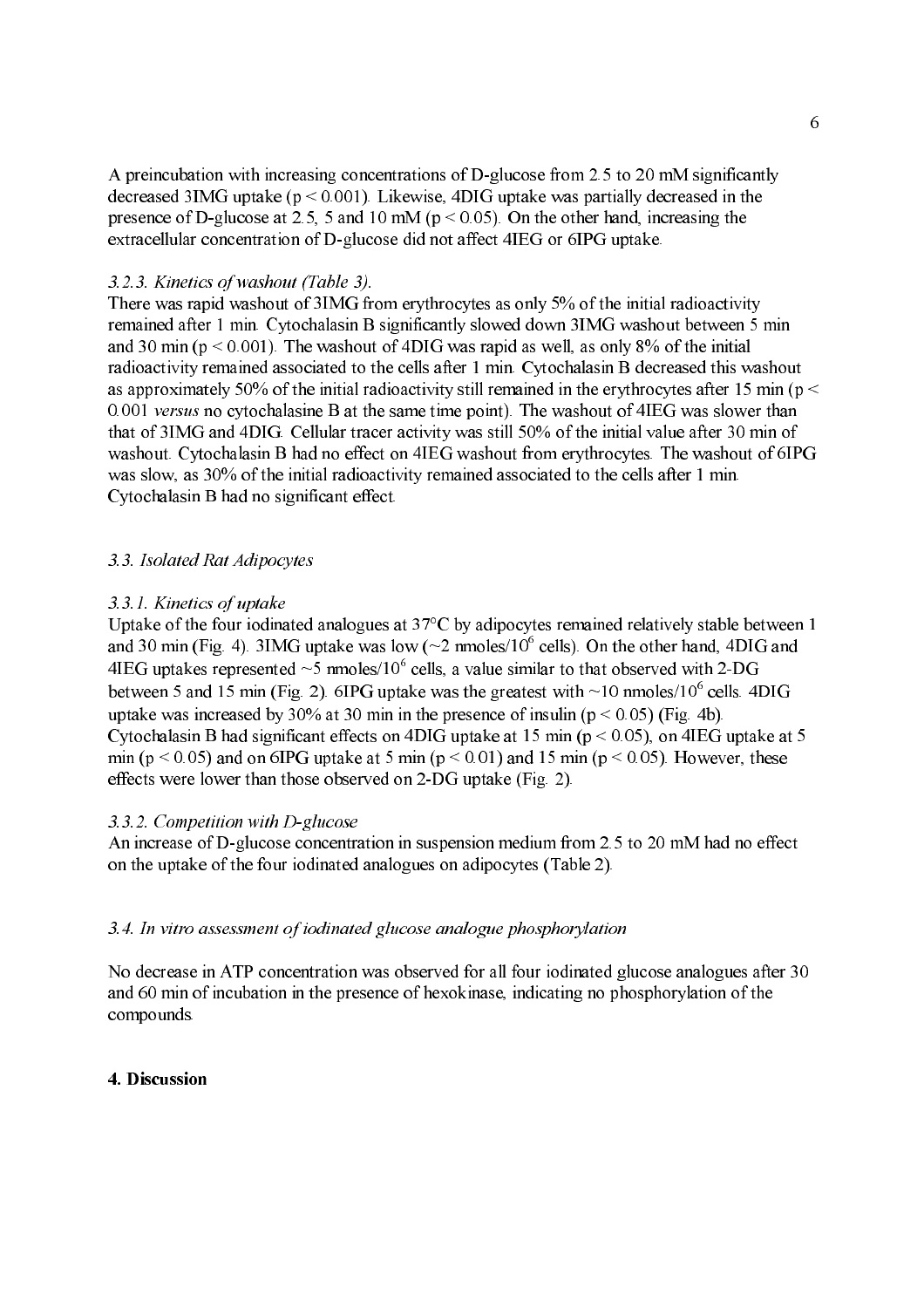The aim of this study was to assess the biological behavior of new iodinated glucose analogues proposed as tracers of glucose uptake in vivo. This work is the final part of a systematic study initiated a few years ago, which consisted in adding an iodine atom on all free positions of the glucose molecule and in evaluating the potential interaction of these new molecules with glucose transporters on different biological models [14, 23]. A radiolabeled glucose analogue iodinated on position 6 has previously been shown to interact with the glucose transporter, in a manner similar to that of the tracer of glucose transport  $3$ -O-methyl-D-glucose  $(3$ -OMG) [11]. But none of the tracers evaluated so far behaved as a tracer of glucose uptake [9, 10, 11, 12, 13, 14, 15, 16, 17]. However, all labeling options for the glucose molecule had not been evaluated yet. New chemical synthesis strategies have been proposed, which enabled the labeling on the positions 3, 4, and 6 of the glucose molecules. The specific aim of this study was therefore to evaluate the biological behavior of four new glucose analogues iodinated in position 3, 4 and 6 and proposed as tracers of glucose uptake equivalent to 2-Deoxy-D-Glucose  $(2-DG)$ . To be tracers of cellular glucose uptake, these iodinated glucose analogues should present several performance characteristics such as tissue selectivity, high cellular uptake, good affinity for the GLUTs, strong retention, and good interaction with hexokinase. As previously described by Henry et al. [23], the reference tracer of glucose uptake 2DG presented all these performance characteristics. The tracer was selective for the heart with myocardial uptake reaching 22% ID/g at 15 min pi [23]. In human erythrocytes, 2DG uptake increased linearly between 1 and 60 min at 25°C. Cytochalasine B induced a 74% inhibition of tracer uptake at 60 min and increasing the extracellular concentration of  $D$ -glucose was associated with a progressive decrease in 2DG uptake, demonstrating that 2DG cellular uptake was mediated by GLUTs. Finally, 2DG remained within the cell after being phosphorylated by hexokinase [26]. To study the effect of insulin, which stimulates glucose transport, the *in vitro* model of rat adipocytes in suspension was used in the present study. 2DG uptake was increased by 3-fold in the presence of insulin in this model (Fig. 2). The new iodinated glucose analogues should therefore present the same behavior if they are tracers of glucose uptake.

## 4.1. Analogue iodinated in position 3 of the glucose molecule

None of the glucose analogues iodinated in position 3 proposed so far has shown a biological behavior similar to that of  $2$ -DG [9, 12, 13, 14, 27, 28]. However,  $3$ -OMG is methylated in position 3 and is still recognized by the glucose transporter. This position was therefore interesting for adding an iodine atom considering that the steric hinderance of this radioisotope is similar to that of a methyl group. Bessel *et al.* [29] have shown that the hydroxyl group in position 3 of the glucose molecule is necessary for the recognition of glucose by hexokinase. 3OMG is therefore not a substrate for hexokinase due to the presence of a methyl group on carbon 3 and is not trapped in the cells. The glucose analogue 3IMG evaluated in the present study was then synthesized with a free hydroxyl group on carbon 3 (Fig. 1a). 3IMG therefore potentially retains the capability to interact with hexokinase and to be trapped in the cell. Stabilization of the iodine atom on the glucose molecule was performed by using an iodomethyl group. After 3IMG radiolabeling through isotopic exchange, HPLC analysis showed a chemical stability exceeding 24 hours. Two min after in vivo injection in the mouse, high 3IMG kidney activity was observed, and tracer organ activity decreased in all organs over time without demonstrating any tissue selectivity. In erythrocytes, a rapid clearance of the molecule was observed. The effects of temperature, cytochalasin B, insulin and D-glucose were variable and not easily interpretable, demonstrating no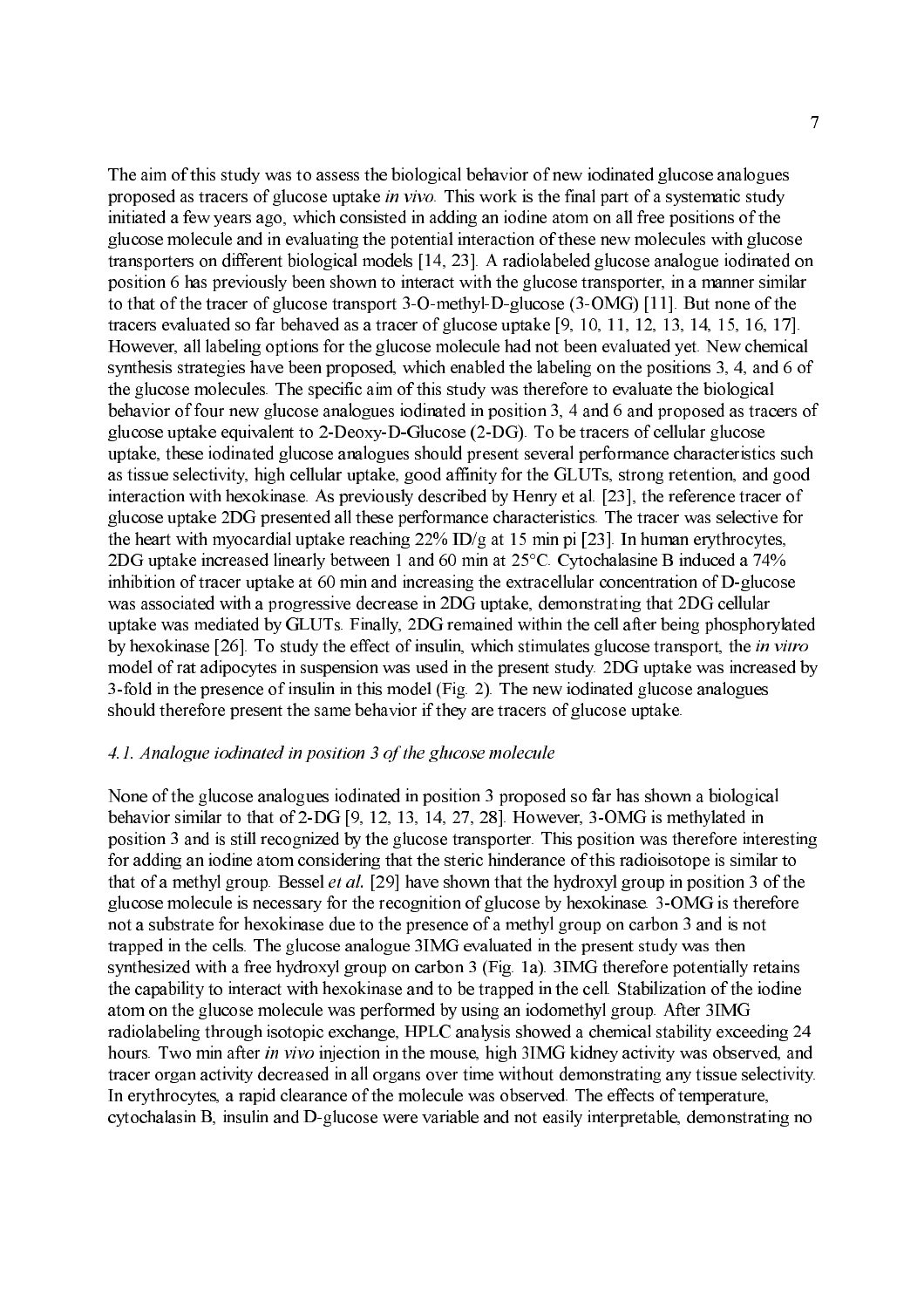clear interaction of the molecule with glucose transporters. Moreover, the *in vitro* phosphorylation assay indicated that 3IMG is not a substrate for hexokinase. These results suggest that 3IMG is not an iodinated analogue of 2-DG.

#### 4.2. Analogues iodinated in position 4 of the glucose molecule

Only two glucose analogues iodinated in position 4 have been described so far:  $4-O$ - $(E)$ -3iodopropen-2-yl-D-glucose and 4-O-(E)-3-iodopropen-2-yl-2-deoxy-D-glucose [10, 30]. No biological studies have been performed using these molecules. Glucose analogues iodinated in position 4 are potentially interesting because the C4 carbon does not play a major role in the recognition mechanism for the uptake of glucose into the cell via the glucose transporter, but is important in the recognition mechanism for its exit [31]. Thus, glucose analogues with voluminous groups in position 4 such as  $4,6$ -O-ethyliden-D-glucose or  $4$ -O-propyl-D-glucose have a good affinity for glucose transporters [32]. On the other hand, the glucose analogue modified in position 4, 4-deoxy-4-fluoro-D-glucose, is phosphorylated at a very slow rate by hexokinase [29]. Nevertheless, this radiolabeling position has not been extensively studied. Two glucose analogues have been studied in the present work: 4DIG, in which the hydroxyl group in position 4 of the glucose molecule was replaced by iodine, and 4IEG, which differs more from the original glucose molecule than 4DIG on a structural point of view, but which is also probably more chemically stable than this latter compound [33]. 4DIG. In the mouse, cardiac radioactivity of 4DIG was approximately 6-7% ID/g 10 min following intravenous injection. 4DIG skeletal muscle activity was stable ( $\sim$ 3% ID/g) and radioactivity in the brain increased slightly from 2 to 15 minutes. This in vivo behavior seemed to be interesting even if uptakes were slightly inferior to those of 2-DG [23]. In human erythrocytes, temperature decreased 4DIG uptake by 50 to 60%. A decrease in temperature reduces membrane fluidity and consequently decreases the simple and facilitated diffusion of a given molecule. This result suggests that 4DIG interacted with cytoplasmic membranes. Cytochalasin B decreased 4DIG uptake by 30 to 40% at 5 minutes, while a 90% decreased of 2DG uptake was observed at 5 minute [23]. On isolated rat adipocytes, the only significant effect of cytochalasin B was observed at 15 minutes. On the other hand, cytochalasin B markedly inhibited the cellular washout of 4DIG from erythrocytes as 47% of the initial activity remained after a 15-min washout when the glucose transporter inhibitor was present as opposed to 4% in its absence. These results were very different from those observed with 2DG, which was trapped in the cells. However, they indicated that 4DIG probably interacts with glucose transporters. The different concentrations of D-glucose and insulin had only little effect on 4DIG uptake. The phosphorylation study showed that this molecule was not a substrate for hexokinase in vitro. The experimental results obtained with 4DIG indicated an interaction between 4DIG and glucose transporters during the cellular washout of the tracer. However, the cellular uptake of 4DIG does not occur through glucose transporters and the molecule is not phosphorylated. Therefore, this tracer cannot be considered as an equivalent of 2-DG. 4IEG. Biodistribution of 4IEG in the mouse showed high kidney uptake of the tracer at 2 minutes ( $\sim$ 35% ID/g). In all organs, the clearance was rapid with the exception of the brain where nearly no tracer uptake was observed. In human erythrocytes, 4IEG uptake was low but increased with time and a decrease in temperature strongly decreased cellular tracer uptake by 80% at 60 minutes. This result suggests that 4IEG interacted with cytoplasmic membranes. Cytochalasin B had no major effect on 4IEG uptake and washout both in erythrocytes and adipocytes. Moreover, neither D-glucose nor insulin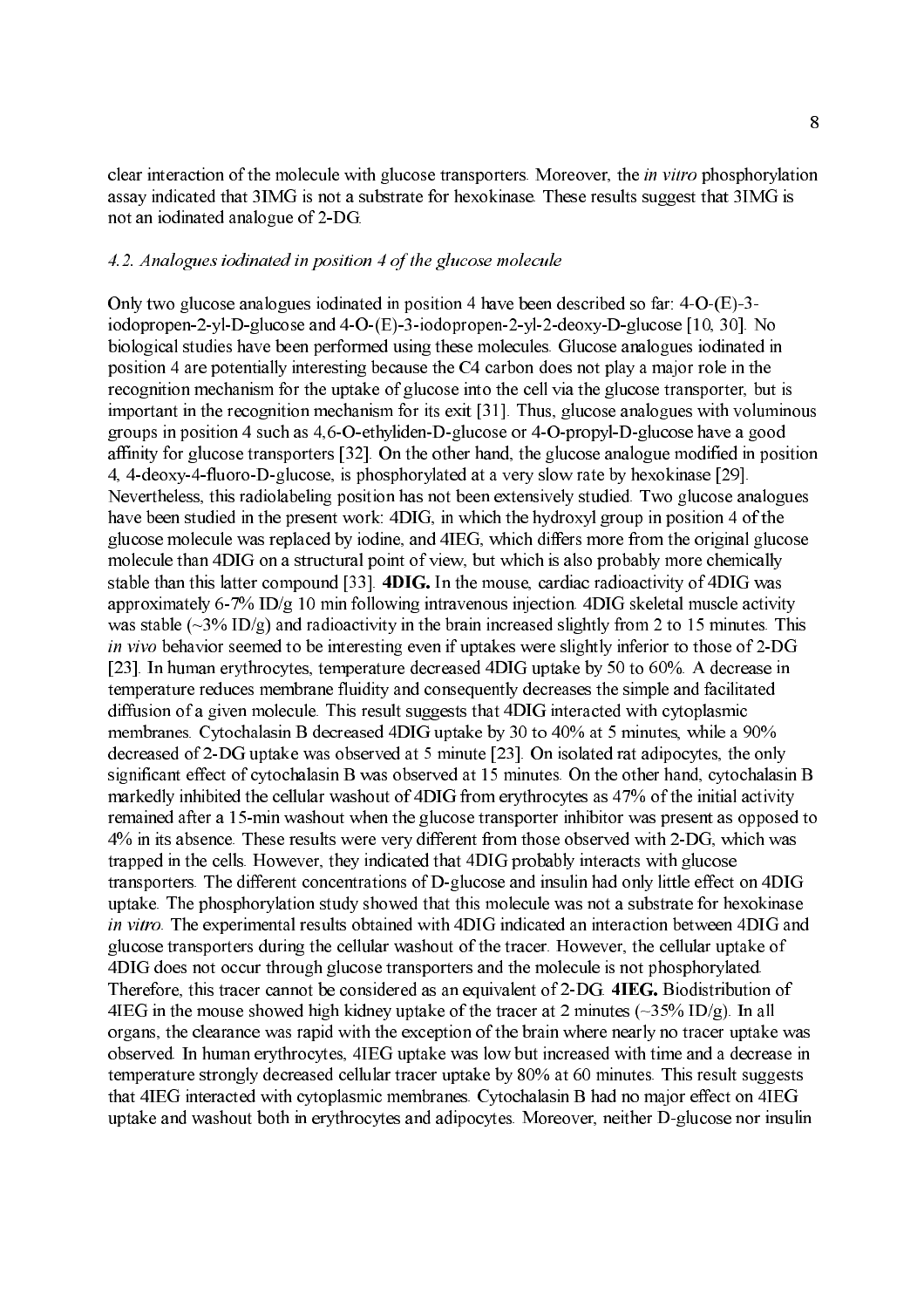had a significant effect on 4IEG uptake indicating no affinity for the glucose transporter. Finally, this molecule was not phosphorylated in vitro by hexokinase. These results were very similar to those obtained by Henry et al. [23] with L-[1-<sup>14</sup>C]-glucose, which enters into the cell via passive diffusion and is not further metabolized [18]. 4IEG does not present the performance characteristics expected and is therefore not a tracer of glucose uptake. 

## 4.3. Analogue iodinated in position 6 of the glucose molecule

None of the glucose analogues iodinated in position 6 and previously described in the literature was phosphorylated by hexokinase, probably because of the substitution of the hydroxyl group by an iodine atom [11, 15, 20, 34]. In this study, 6IPG was radiolabeled by substitution of the hydrogen on the C6 position with an iodine atom such as with 3IMG. The hydroxyl group in position 6 remained therefore potentially available for phosphorylation by the hexokinase enzyme. The aromatic cycle carrying the iodine atom is a very good stabilizing group, and two glucose analogues with substitution on the C6 position, 6-C-phenyl-  $[L$  and  $D]$ -glycerol-D-glucopyranose, have been described as inhibitors of the glucokinase enzyme [35]. An interaction between 6IPG and hexokinase is therefore possible. As observed for position 4, position 6 does not play a major role in the recognition of the glucose molecule by glucose transporters during cellular uptake. Indeed, 6-deoxy-6-iodo-D-glucose, in which the hydroxyl group in position 6 that has been substituted by an iodine atom, has shown a behavior similar to that of 3-OMG, the reference tracer of glucose transport [11]. Two minutes after injection in the mouse, 6IPG was mostly found in the kidney (~70% ID/g). Tracer uptake by erythrocytes was slow and not markedly affected by temperature decrease. Cytochalasin B effect on 6IPG uptake by erythrocytes and adipocytes was also weak and the glucose transporter inhibitor did not inhibit the cellular washout of the tracer. Neither D-glucose nor insulin had an effect on the cellular uptake of this molecule, and 6IPG was not a substrate for hexokinase in vitro. Taken together, the results indicate that 6IPG does not interact with glucose transporters and is not phosphorylated. 6IPG cannot be considered as a tracer of glucose uptake. 

| <b>Iodinated</b><br>analogues | <b>Uptake</b><br>rate | <b>Transporter</b><br>selectivity | <b>Retention</b> | Phosphorylation<br>by hexokinase | <b>Tissue</b><br>selectivity |
|-------------------------------|-----------------------|-----------------------------------|------------------|----------------------------------|------------------------------|
| 3IMG                          | low                   | none                              | none             | none                             | none                         |
| 4DIG                          | low                   | cellular<br>washout only          | none             | none                             | none                         |
| 4IEG                          | low                   | none                              | slow washout     | none                             | none                         |
| 6IPG                          | low                   | none                              | none             | none                             | none                         |

The main findings of this study are summarized in the table below.

#### 5. Conclusion

The aim of this study was to assess the biological behavior of new radiolabeled glucose analogues iodinated in position 3, 4 and 6 and proposed as equivalents of 2DG, the reference tracer of glucose transport and phosphorylation. None of these tracers displayed the required biological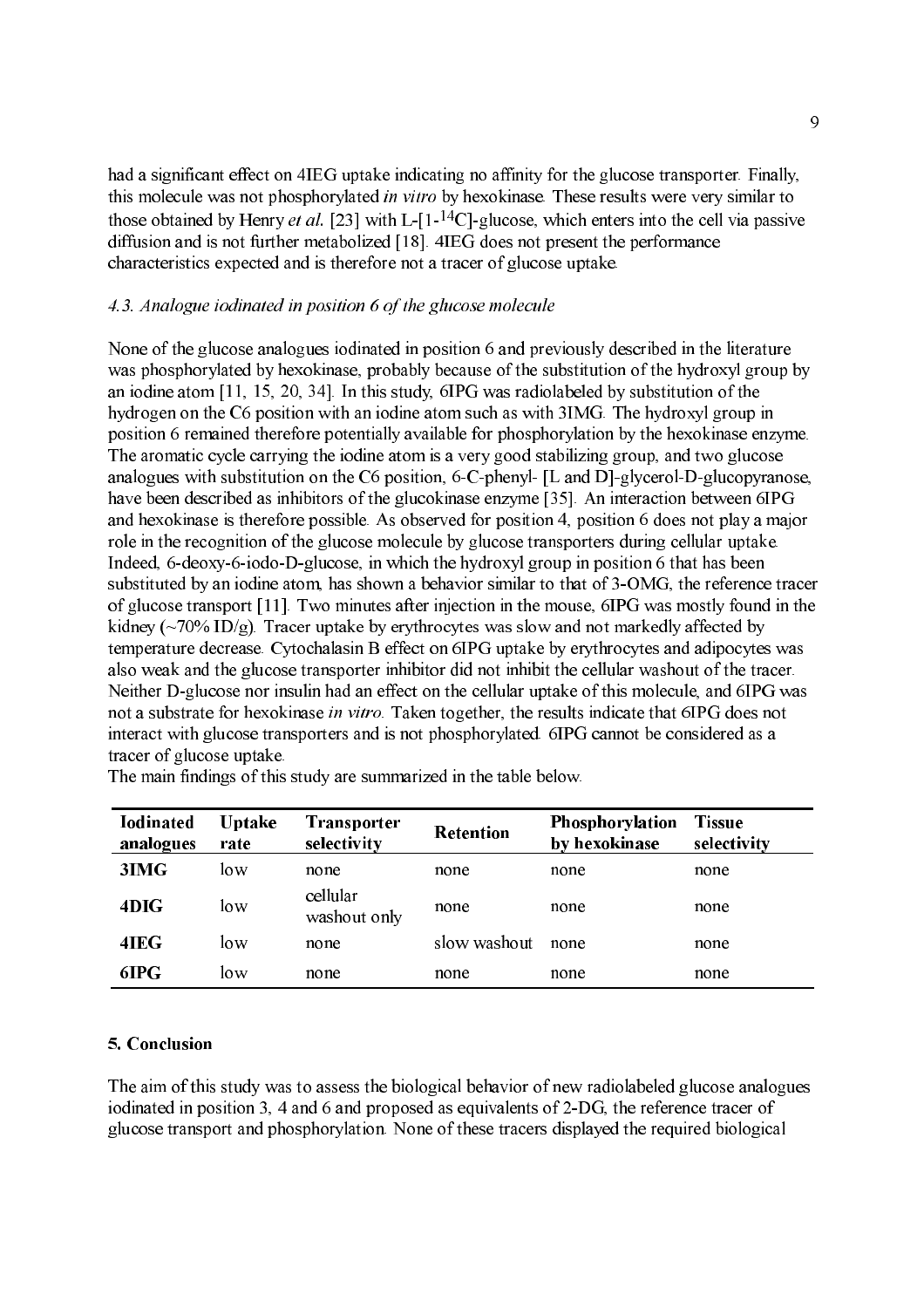characteristics of a tracer of glucose uptake. The present study represented the last part of the systematic study consisting in adding an iodine atom on all free positions of the glucose molecule. None of the molecule tested showed an affinity for the hexokinase and therefore can be proposed as a true glucose tracer. However,  $6$ -deoxy- $6$ -jodo-D-glucose ( $6DIG$ ) has previously been validated as a tracer of glucose transport in vitro [11]. In vivo studies aimed at demonstrating the usefulness of this tracer are currently in progress in our laboratory.

### References

- [1] Schelbert HR, Buxton D. Insights into coronary disease gained from metabolic imaging. Circulation 1988:78:496-505.
- [2] Garvey WT, Birnbaum MJ. Cellular insulin action and insulin resistance. In: Ferrannini E, editor. Bailleiere's Clinical Endocrinology and Metabolism: Insulin resistance and disease. London: Bailleiere Tindall; 1994, p. 785-873.
- [3] Rigo P, Paulus P, Kaschten BJ, Hustinx R, Bury T, Jerusalem G, Benoit T, Foidart-Willems J. Oncological applications of positron emission tomography with fluorine18 fluorodeoxyglucose. Eur J Nucl Med 1996:23:1641-74.
- [4] Weber MJ, Salter DW, McNair TE. Increased glucose transport in malignant cells: analysis of its molecular basis. In: Arnott MS, Van Eys J, Wang Y-M, editors. Molecular interrelations of nutrition and cancer. New York: Raven Press; 1982, p. 183-90.
- [5] Opie LH, Hesse B. Radionuclide tracers in the evaluation of resting myocardial ischaemia and viability. Eur J Nucl Med 1997:24:1183-93.
- [6] Ishii K, Sasaki M, Kitagaki H, Yamaji S, Sakamoto S, Matsuda K, Mori E. Reduction of cerebellar glucose metabolism in advanced Alzheimer's disease. J Nucl Med 1997:38:92528.
- [7] Phelps ME, Huang SC, Hoffman EJ, Selin C, Sokoloff L, Kuhl DE. Tomographic measurement of local cerebral glucose metabolic rate in humans with  $(F-18)2$ -fluoro-2-deoxy-D-glucose: Validation of method. Ann Neurol 1979:6:371-88.
- [8] Delbeke D. Oncological applications of FDG PET imaging: brain tumors, colorectal cancer lymphoma and melanoma. J Nucl Med 1999:40:591-603.
- [9] Goodman MM, Kabalka GW, Waterhouse RN, Daniel GB. Synthesis of iodine123 labeled 3  $0-(E)$ -3-iodopropen-2-yl-D-glucose: a potential new agent for the assessment of glucose transport into the brain and heart using SPECT. J Labelled Compd Radiopharm 1991:30:278 79.
- [10] Goodman MM, Kabalka GW, Meng X. Synthesis of iodine-123 labeled  $4-0-(E)-3$ iodopropen-2-yl-2-deoxy-D-glucose and  $4-0$ - $(E)$ -3-iodopropen-2-yl-D-glucose as potential brain and heart imaging agents. J Labelled Compd Radiopharm 1991:30:280-82.
- [11] Henry C, Koumanov F, Ghezzi C, Morin C, Mathieu J-P, Vidal M, de Leiris J, Comet M.  $[1^{123}$ I]-6-deoxy-6-iodo-D-glucose (6DIG), a potential tracer of glucose transport. Nucl Med Biol 1997:24:527-34.
- [12] Kloster G, Laufer P, Stöcklin G. D-glucose derivatives labeled with <sup>75, 77</sup>Br- and <sup>123</sup>I. J Labelled Compd Radiopharm 1983:20:391-415.
- [13] Kloster G, Laufer P, Wutz W, Stöcklin G.  $^{75,77}Br$  and  $^{123}I$ -analogues of D-glucose as potential tracers for glucose utilization in heart and brain. Eur J Nucl Med 1983:8:237-41.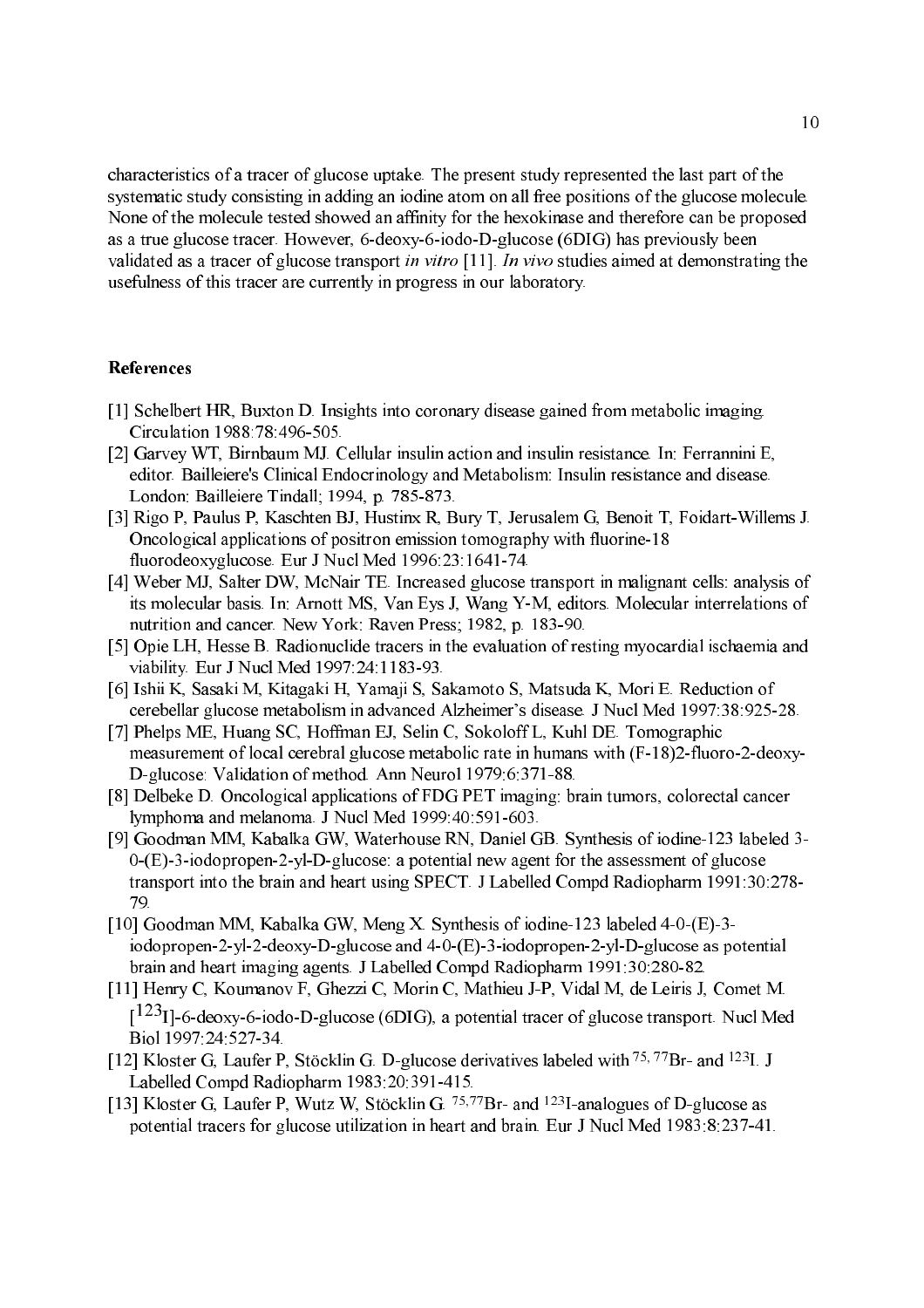- [14] Koumanov F, Henry C, Ghezzi C, Bignan G, Morin C, Mathieu J-P, Hamant S, Vidal M, de Leiris J, Comet M. Biological studies of analogues of glucose iodinated in positions 1, 2, or 3. Nucl Med Biol 1996:23:53-60.
- [15] Koumanov F, Henry C, Ghezzi C, Mathieu JP, Morin C, Vidal M, de Leiris J, Comet M. Biological valuation of two anomeric glucose analogues iodinated in position 6. Nucl Med Biol 1997:24:51925.
- [16] Lutz T, Dougan H, Rihela T, Hudon M, Cohen P, Jamieson WRE, Lyster DM. The effect of iodine position on uptake in the mouse using an isomeric series of 2-deoxy-2-0- $(1^{123}I)$ iodobenzyl)glucose. J Labelled Compd Radiopharm 1991:29:53545.
- [17] Magata Y, Saji H, Ohmomo Y, Tanaka C, Konishi J, Yokoyama A. Development of a novel radioiodinated glucose derivative with interaction to hexokinase. J Labelled Compd Radiopharm 1992:31:31728.
- [18] LeFevre PG. Sugar transport in the red blood cell: structure activity relationships in substrates and antagonists. Physiol Rev 1961:13:39-70.
- [19] Abbadi M, Mathieu J-P, Morin C. A synthesis of 4-deoxy-D-glucose suitable for radiolabeling. J Labelled Compd Radiopharm 1997:39:487-92.
- [20] Morin C, Ogier L. Synthesis of 4-O- and 6-O-(2'-iodoethyl)-D-glucose. Carbohydr Res 1998:310:277-82
- [21] Mathieu J-P, Riche F, Coornaert S, Bardy A, Busquet G, Godart J, Comet M, Vidal M. Marquage d'acides gras en position ω par les isotopes de l'iode. J Biophys Med Nucl 1982:6:23337.
- [22] Levine M, Levine S, Jones MN. The effect of temperature on the competitive inhibition of sorbose transfer in human erythrocytes by glucose. Biochim Biophys Acta Sci 1971:225:291 300.
- [23] Henry C, Koumanov F, Ghezzi C, Mathieu J-P, Hamant S, de Leiris J, Comet M. Experimental models, protocols and reference values for evaluation of iodinated analogues of glucose. Nucl Med Biol 1995:22:875-85.
- [24] Rodbell M. Metabolism of isolated fat cells. I. Effects of hormones on glucose metabolism and lipolysis. J Biol Chem  $1964:239:375-80$ .
- [25] Dole VP. The fatty acid pool in adipose tissue. J Biol Chem 1961:236:3121-24.
- [26] Sols A, Crane RK. Substrate specificity of brain hexokinase. J Biol Chem 1954:210:581-95.
- [27] Goodman MM, Waterhouse RN, Kabalka GW, Knapp FF. Synthesis and biological evaluation of  $3-C(\sqrt{E})-2-[1^{25}]$ liodoethenyl)-D-allose: A new strategy for preparation of in vivo stable radioiodinated carbohydrates. NUC Compact 1990:21:649.
- [28] Kloster G, Laufer P, Wutz W, Stöcklin G.  $^{75}Br$  and  $^{123}I$  analogues of D-glucose as potential radiopharmaceuticals. J Labelled Compd Radiopharm 1981:19:162628.
- [29] Bessell EM, Foster AB, Westwood JH. The use of deoxyfluoro-D-glucopyranoses and related compounds in a study of yeast hexokinase specificity. Biochem J 1972:128:199-204.
- [30] Goodman MM, Kabalka GW, Meng X, Daniel GB, Longford CPD. Synthesis and evaluation of radioiodinated  $4-0-(E)$ -3-iodopropen-2-yl-D-glucose and derivatives as potential heart imaging agents. J Nucl Med 1990:31 Abstract 900.
- [31] Barnett JEG, Holman GD, Chalkley RA, Munday KA. Evidence for two asymmetric conformational states in the human erythrocyte sugar-transport system. Biochem J 1975:145:41729.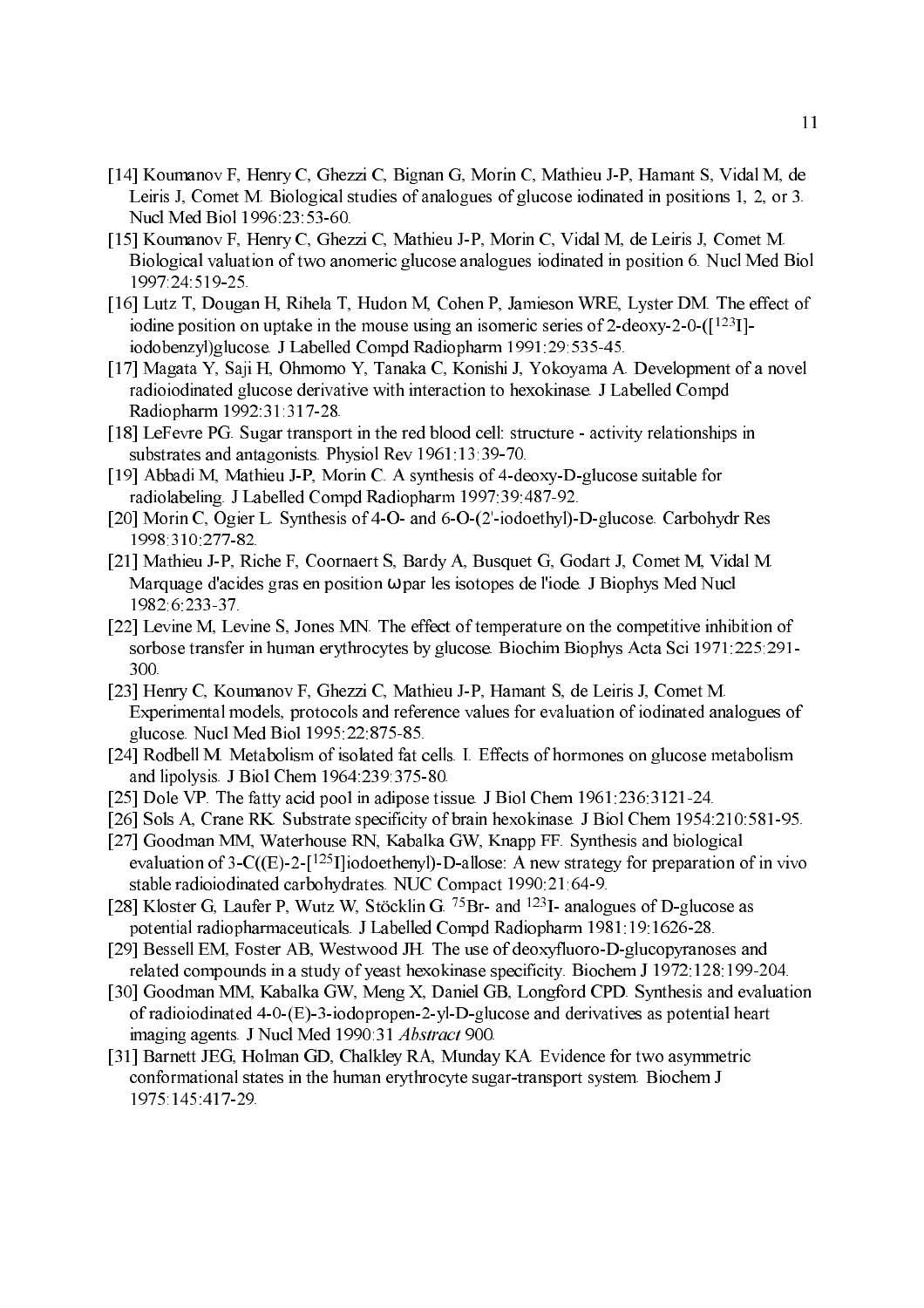- [32] Barnett JEG, Holman GD, Munday KA. Structural requirements for binding to the sugar transport system of the human erythrocyte. Biochem J 1973:131:211-21.
- [33] Hamant S, Mathieu J-P, Morin C, Trimcev I, Vidal M. The β-iodoethoxyl group: a stable unit for radioiodination. Bioorg Med Chem Letters 1994:4:1687-90.
- [34] Flanagan R, Lentle BC, Wiebe LI, Helus F, Maier-Borst W. Synthesis of 6-radioiodo-6deoxy-D-galactose, and its tissue distribution and excretion in rats. Radiopharm (Proc Int Symp,  $2^{nd}$ ) 1979:2:119-28.
- [35] Blériot Y, Veighey CR, Smelt KH, Cadefau J, Stalmans W, Biggadike K, Lane AL, Muller M, Watkin DJ, Fleet GWJ. The first example of a 6-C-aryl-D-glucose: inhibition of glucokinase. Tetrahedron: Asymm 1996:7:2761-72.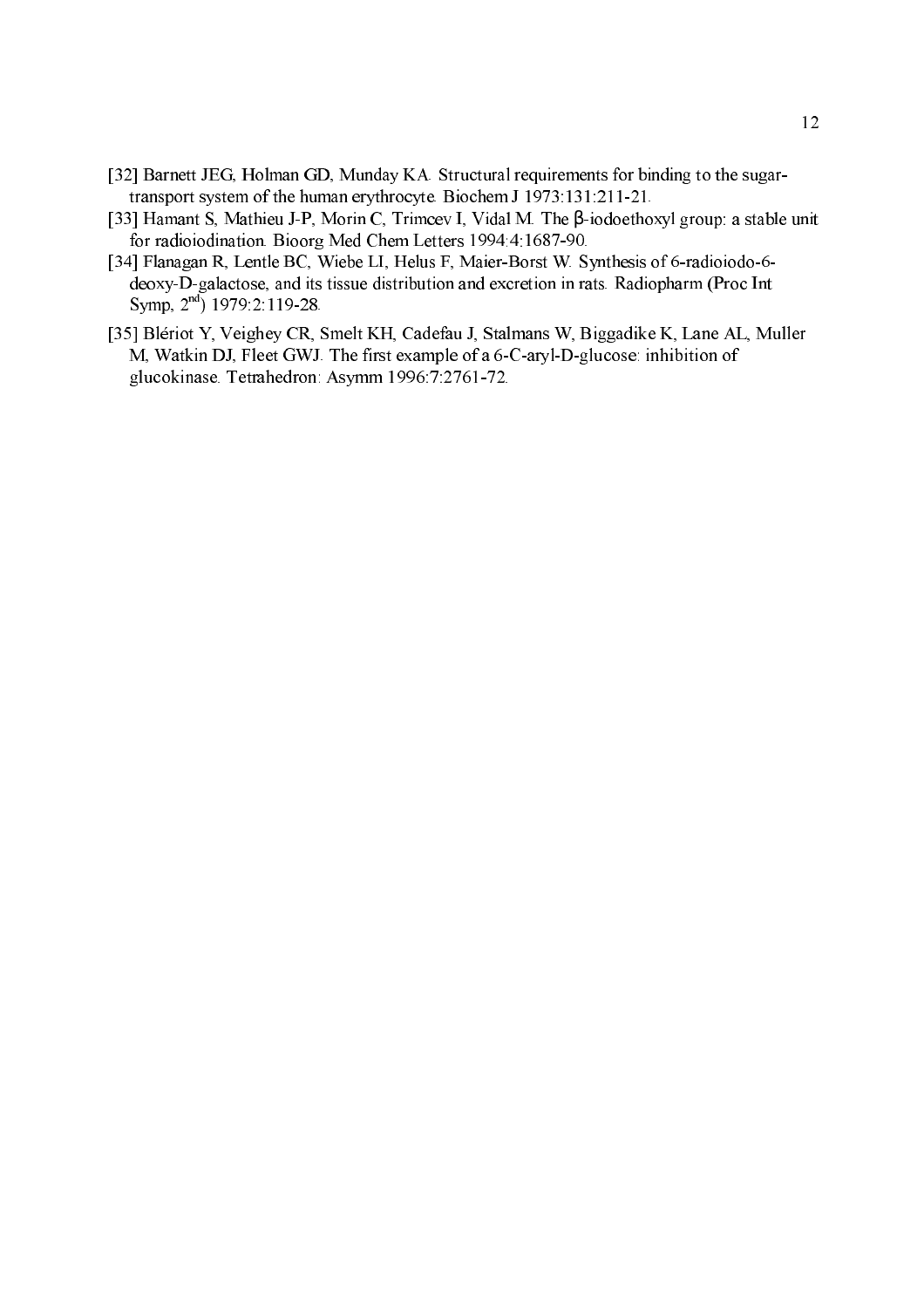| 1a. Biodistribution of 3IMG |                             |                    |                    |                                  |                                       |                                                                                                                                                                                                                                                                                                                     |                     |  |
|-----------------------------|-----------------------------|--------------------|--------------------|----------------------------------|---------------------------------------|---------------------------------------------------------------------------------------------------------------------------------------------------------------------------------------------------------------------------------------------------------------------------------------------------------------------|---------------------|--|
| Time (min)                  | Heart                       | Muscle             | <b>Brain</b>       | Lung                             | Liver                                 | Kidney                                                                                                                                                                                                                                                                                                              | Blood               |  |
| $\overline{2}$              | $5.20 \pm 0.02$             | $2.34 \pm 0.11$    | $0.64 \pm 0.18$    | $8.09 \pm 0.86$                  | $9.52 \pm 0.81$                       | $20.24 \pm 0.79$                                                                                                                                                                                                                                                                                                    | $14.19 \pm 1.34$    |  |
| 5                           | $4.42 \pm 0.29*$            | $1.98 \pm 0.25$    | $0.48 \pm 0.06$    | $6.81 \pm 0.67$                  | $6.35 \pm 0.05**$                     | $11.84 \pm 1.45***$                                                                                                                                                                                                                                                                                                 | $11.22 \pm 0.96*$   |  |
| 10                          | $3.68 \pm 0.50**$           | $1.81 \pm 0.05$    | $0.62 \pm 0.20$    | $6.11 \pm 0.51*$                 | $4.23 \pm 0.14***$                    | $7.67 \pm 1.25***$                                                                                                                                                                                                                                                                                                  | $9.54 \pm 1.38*$    |  |
| 15                          | $2.76 \pm 0.14***$          | $1.94 \pm 0.29***$ | $0.94 \pm 0.78$    | $5.66 \pm 0.48*$                 | $3.72 \pm 0.27***$                    | $7.30 \pm 1.31***$                                                                                                                                                                                                                                                                                                  | $8.56 \pm 1.26$ **  |  |
|                             | 1b. Biodistribution of 4DIG |                    |                    |                                  |                                       |                                                                                                                                                                                                                                                                                                                     |                     |  |
| Time (min)                  | Heart                       | Muscle             | <b>Brain</b>       | Lung                             | Liver                                 | Kidney                                                                                                                                                                                                                                                                                                              | Blood               |  |
| $\overline{2}$              | $6.62 \pm 0.76$             | $2.75 \pm 0.40$    | $1.25 \pm 0.23$    | $7.44 \pm 0.84$                  | $11.10 \pm 0.25$                      | $15.43 \pm 2.62$                                                                                                                                                                                                                                                                                                    | $9.39 \pm 1.59$     |  |
| 5                           | $6.37 \pm 0.39$             | $2.76 \pm 0.31$    | $1.54 \pm 0.09*$   | $7.25 \pm 0.55$                  | $8.79 \pm 0.42***$                    | $12.06 \pm 0.82*$                                                                                                                                                                                                                                                                                                   | $9.89 \pm 1.52$     |  |
| 10                          | $6.07 \pm 1.06$             | $2.62 \pm 0.52$    | $1.72 \pm 0.38*$   | $6.39 \pm 0.72$                  | $7.11 \pm 0.93***$                    | $9.11 \pm 1.39***$                                                                                                                                                                                                                                                                                                  | $6.97 \pm 0.60$ **  |  |
| 15                          | $4.88 \pm 0.52**$           | $2.73 \pm 0.30$    | $2.14 \pm 0.22***$ | $5.50 \pm 0.39***$               | $6.08 \pm 0.70***$                    | $7.83 \pm 0.42***$                                                                                                                                                                                                                                                                                                  | $5.63 \pm 1.20**$   |  |
|                             | 1c. Biodistribution of 4IEG |                    |                    |                                  |                                       |                                                                                                                                                                                                                                                                                                                     |                     |  |
| Time (min)                  | Heart                       | Muscle             | <b>Brain</b>       | Lung                             | Liver                                 | Kidney                                                                                                                                                                                                                                                                                                              | Blood               |  |
| $\overline{2}$              | $6.56 \pm 1.72$             | $3.81 \pm 0.22$    | $0.39 \pm 0.08$    | $9.38 \pm 1.58$                  | $12.95 \pm 1.56$                      | $33.68 \pm 2.42$                                                                                                                                                                                                                                                                                                    | $14.05 \pm 1.74$    |  |
| 5                           | $6.79 \pm 0.44$             | $3.94 \pm 0.41$    | $0.48 \pm 0.07$    | $9.01 \pm 0.38$                  | $12.04 \pm 0.92$                      | $28.04 \pm 7.38$                                                                                                                                                                                                                                                                                                    | $12.93 \pm 1.59$    |  |
| 10                          | $5.15 \pm 0.47$             | $3.68 \pm 0.44$    | $0.36 \pm 0.04$    | $5.39 \pm 0.58*$                 | $6.87 \pm 1.10**$                     | $13.21 \pm 0.24***$                                                                                                                                                                                                                                                                                                 | $6.21 \pm 0.60**$   |  |
| 15                          | $3.30 \pm 0.39*$            | $2.76 \pm 0.35*$   | $0.27 \pm 0.06$    | $2.94 \pm 0.48**$                | $3.38 \pm 0.61***$                    | $6.99 \pm 0.43***$                                                                                                                                                                                                                                                                                                  | $3.16 \pm 0.99$ *** |  |
| 1d. Biodistribution of 6IPG |                             |                    |                    |                                  |                                       |                                                                                                                                                                                                                                                                                                                     |                     |  |
| Time (min)                  | Heart                       | Muscle             | <b>Brain</b>       | Lung                             | Liver                                 | Kidney                                                                                                                                                                                                                                                                                                              | Blood               |  |
| $\overline{2}$              | $4.51 \pm 0.94$             | $2.23 \pm 0.49$    | $0.33 \pm 0.11$    | $8.73 \pm 1.07$                  | $25.76 \pm 7.66$                      | $70.58 \pm 23.46$                                                                                                                                                                                                                                                                                                   | $10.36 \pm 1.35$    |  |
| 5                           | $3.85 \pm 0.34$             | $2.20 \pm 0.20$    | $0.33 \pm 0.08$    | $7.45 \pm 0.78$                  | $31.22 \pm 2.60$                      | $37.91 \pm 2.91$                                                                                                                                                                                                                                                                                                    | $7.78 \pm 0.61*$    |  |
| 10                          | $3.92 \pm 0.37$             | $2.13 \pm 0.26$    | $0.20 \pm 0.05$    | $7.12 \pm 0.84$                  | $29.36 \pm 3.17$                      | $28.35 \pm 3.72*$                                                                                                                                                                                                                                                                                                   | $7.76 \pm 0.74*$    |  |
| 15                          | $3.33 \pm 0.10$             | $1.84 \pm 0.18$    | $0.64 \pm 0.54$    | $5.21 \pm 0.48**$                | $22.21 \pm 2.85$                      | $17.69 \pm 2.13*$                                                                                                                                                                                                                                                                                                   | $6.50 \pm 0.08$ **  |  |
|                             |                             |                    |                    | $\sqrt{2}$ $\sqrt{2}$ $\sqrt{2}$ | <b><i><u>ALCOHOL:</u></i></b><br>0.11 | $\frac{1}{2}$ $\frac{1}{2}$ $\frac{1}{2}$ $\frac{1}{2}$ $\frac{1}{2}$ $\frac{1}{2}$ $\frac{1}{2}$ $\frac{1}{2}$ $\frac{1}{2}$ $\frac{1}{2}$ $\frac{1}{2}$ $\frac{1}{2}$ $\frac{1}{2}$ $\frac{1}{2}$ $\frac{1}{2}$ $\frac{1}{2}$ $\frac{1}{2}$ $\frac{1}{2}$ $\frac{1}{2}$ $\frac{1}{2}$ $\frac{1}{2}$ $\frac{1}{2}$ |                     |  |

TABLE 1. Biodistribution in the mouse of the iodinated glucose analogues.

Results are expressed as % of the injected dose per gram of organ (% ID/g) or per millilitre of blood (% ID/ml). Mean  $\pm$  SD (n=3).<br>Each value was compared to that obtained at 2 min pi \*p < 0.05, \*\*p < 0.01 and \*\*\*p < 0.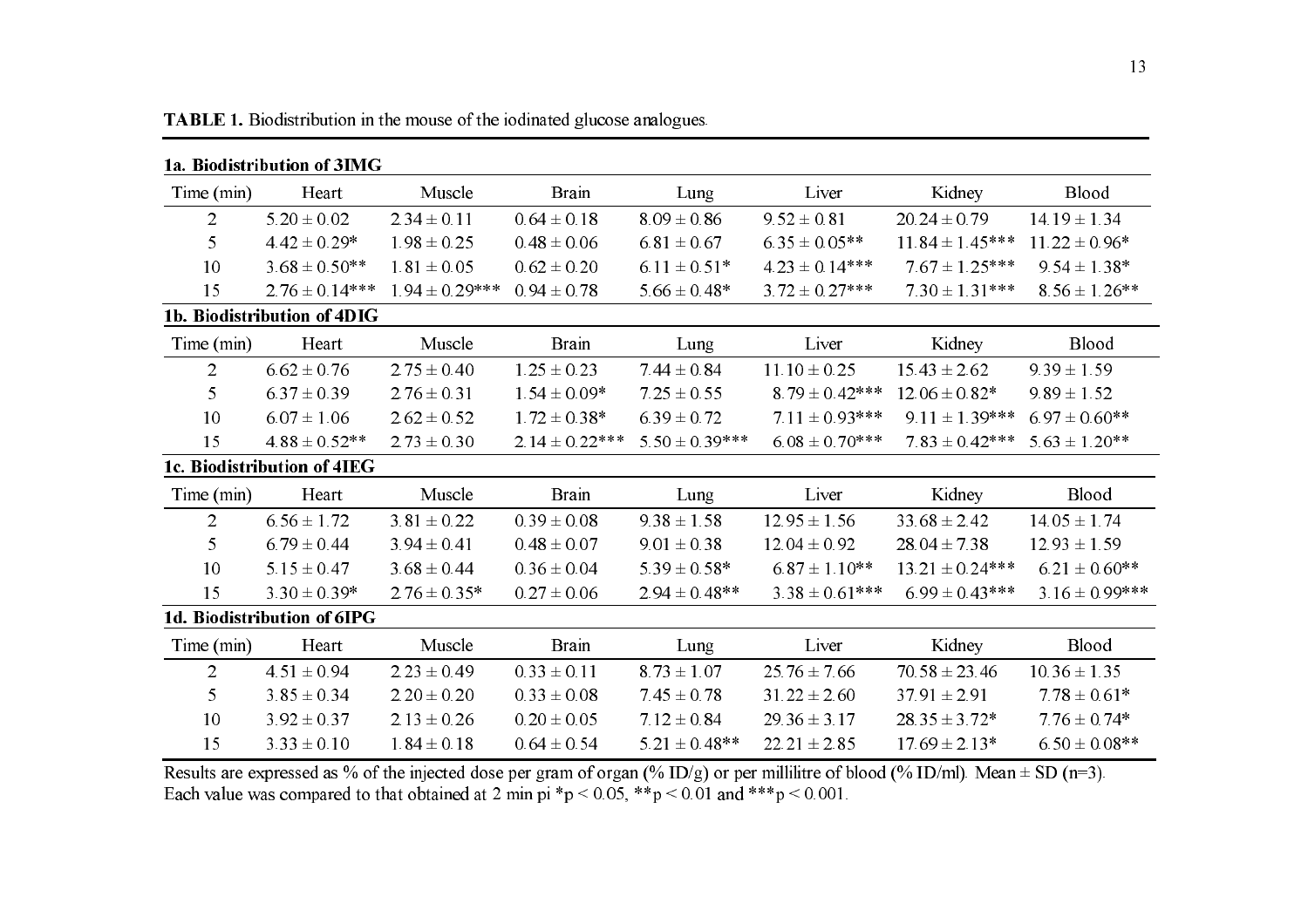|          | $D$ -glucose<br>concentration<br>(mM) | $\overline{0}$   | 2.5                 | 5.                  | 10                  | 20                  |
|----------|---------------------------------------|------------------|---------------------|---------------------|---------------------|---------------------|
| 2DG      | <b>RBC</b>                            | $3.52 \pm 0.16$  | $2.76 \pm 0.05**$   | $2.46 \pm 0.30***$  | $1.69 \pm 0.11***$  | $1.15 \pm 0.12***$  |
|          | adipocytes                            | $3.02 \pm 0.58$  | $3.19 \pm 0.52$     | $3.18 \pm 0.25$     | $2.28 \pm 0.33***$  | $2.05 \pm 0.28^*$   |
| 3IMG RBC |                                       | $42.99 \pm 0.31$ | $22.88 \pm 1.25***$ | $22.21 \pm 0.95***$ | $14.99 \pm 0.56***$ | $14.98 \pm 1.05***$ |
|          | adipocytes                            | $3.45 \pm 1.75$  | $2.75 \pm 0.05$     | $3.56 \pm 0.75$     | $3.92 \pm 0.52$     | $3.47 \pm 0.38$     |
| 4DIG RBC |                                       | $4.66 \pm 0.36$  | $3.48 \pm 0.11*$    | $3.55 \pm 0.26*$    | $3.92 \pm 0.89*$    | $4.08 \pm 0.41$     |
|          | adipocytes                            | $5.67 \pm 0.49$  | $6.54 \pm 1.41$     | $4.50 \pm 0.60$     | $5.47 \pm 1.24$     | $5.22 \pm 0.56$     |
| 4IEG     | <b>RBC</b>                            | $0.21 \pm 0.01$  | $0.20 \pm 0.01$     | $0.20 \pm 0.01$     | $0.20 \pm 0.01$     | $0.21 \pm 0.01$     |
|          | adipocytes                            | $2.57 \pm 0.32$  | $3.00 \pm 0.52$     | $2.08 \pm 0.24$     | $2.69 \pm 0.72$     | $2.32 \pm 0.28$     |
| 6IPG     | <b>RBC</b>                            | $2.94 \pm 0.02$  | $3.01 \pm 0.17$     | $3.05 \pm 0.06$     | $2.91 \pm 0.16$     | $2.97 \pm 0.12$     |
|          | adipocytes                            | $10.07 \pm 0.67$ | $10.10 \pm 0.25$    | $10.07 \pm 0.83$    | $9.92 \pm 0.35$     | $10.72 \pm 0.80$    |

TABLE 2. Effects of D-glucose concentration on the uptake of the iodinated glucose analogues by human erythrocytes in suspension at  $4^{\circ}$ C and in adipocytes isolated from rats at 37 $^{\circ}$ C.  $\overline{\phantom{0}}$ 

Results are expressed in umoles per litre of cells for the erythrocytes and in nmoles per  $10^6$  cells for the adipocytes. RBC: red blood cells. Mean  $\pm$  SD (n=3 for each point). Comparison with the values meseared in the absence of D-glucose: \*p < 0.05, \*\*P < 0.01 and \*\*\*p < 0.001. Values for the uptake of 2-DG by human erythrocytes have been previously published by our laboratory [23].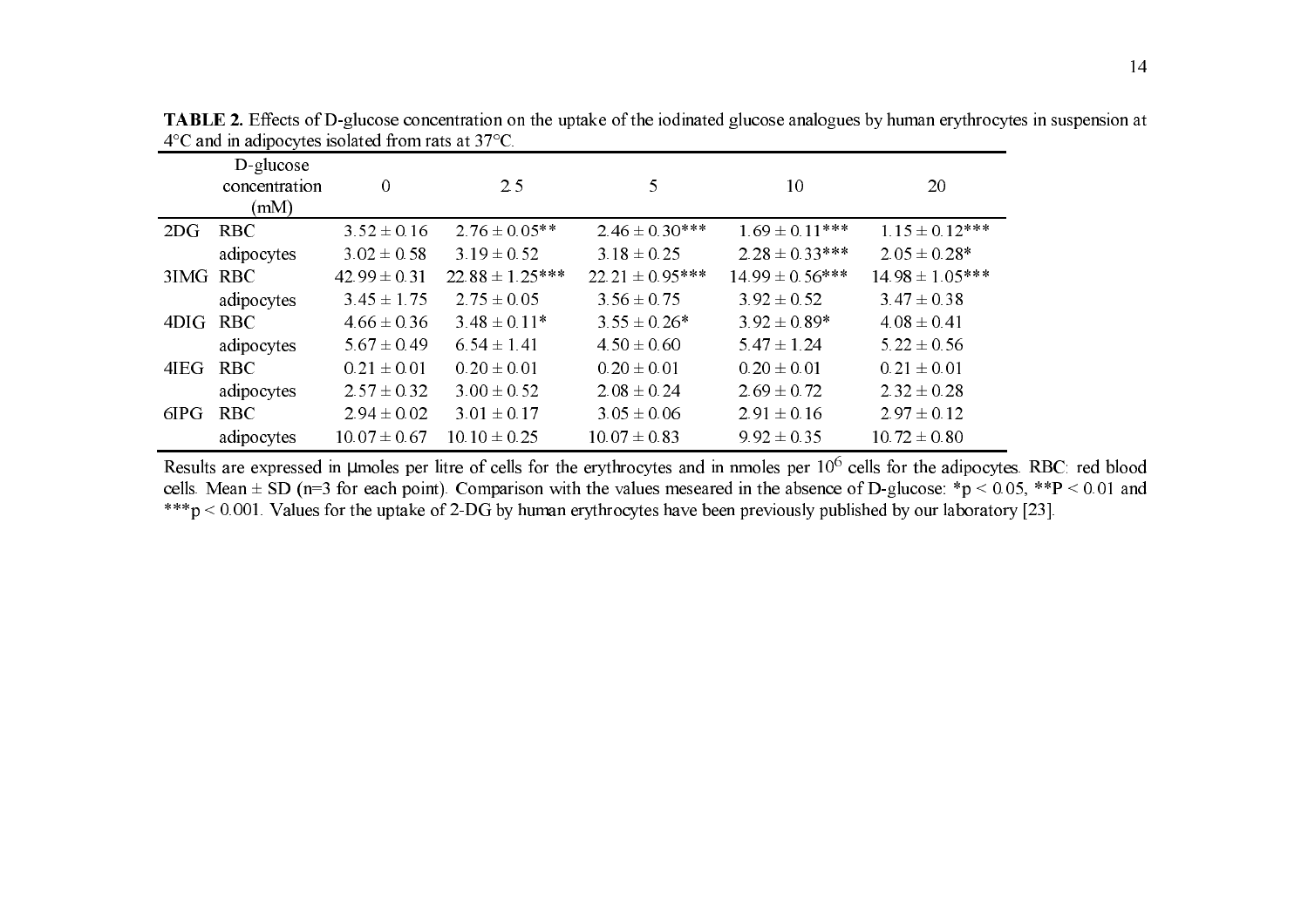|      | Time (min) |                     | 5.                  | 15                   | 30                 |
|------|------------|---------------------|---------------------|----------------------|--------------------|
| 3IMG |            | $4.86 \pm 0.52$     | $2.18 \pm 0.04$     | $1.67 \pm 0.17$      | $1.22 \pm 0.14$    |
|      | $+$        | $4.97 \pm 0.10$     | $4.04 \pm 0.16$ *** | $3.19 \pm 0.19$ **   | $3.73 \pm 0.24***$ |
| 4DIG |            | $8.55 \pm 0.78$     | $4.73 \pm 0.08$     | $3.95 \pm 0.46$      | ND.                |
|      | $+$        | $58.55 \pm 0.74***$ | 53.00 $\pm$ 3.08*** | $47.01 \pm 1.07$ *** | ND                 |
| 4IEG |            | $82.87 \pm 3.40$    | $77.10 \pm 0.72$    | $68.33 \pm 1.11$     | $52.02 \pm 2.05$   |
|      | $+$        | $88.43 \pm 0.09$    | $77.44 \pm 0.38$    | $74.32 \pm 0.87**$   | $54.57 \pm 1.67$   |
| 6IPG |            | $27.73 \pm 4.02$    | $39.52 \pm 2.37$    | $41.96 \pm 0.95$     | $31.31 \pm 2.84$   |
|      |            | $32.81 \pm 0.89$    | $39.60 \pm 2.85$    | $40.28 \pm 1.25$     | $26.95 \pm 2.37$   |

TABLE 3. Washout of the iodinated glucose analogues from human erythrocytes in the absence  $(-)$  or in the presence  $(+)$  of cytochalasin B.

Results are expressed as % of the initial radioactivity (obtained after a 60 min incubation period). Mean  $\pm$  SD (n=3 for each time point). ND: non determined. Comparison with the values meseared in the absence of cytochalasin B. \*p < 0.05, \*\*p < 0.01 and \*\*\*p < 0.001.



Figure 1. Structure of the iodinated glucose analogues: (a) 3IMG, (b) 4DIG, (c) 4IEG and (d) 6IPG.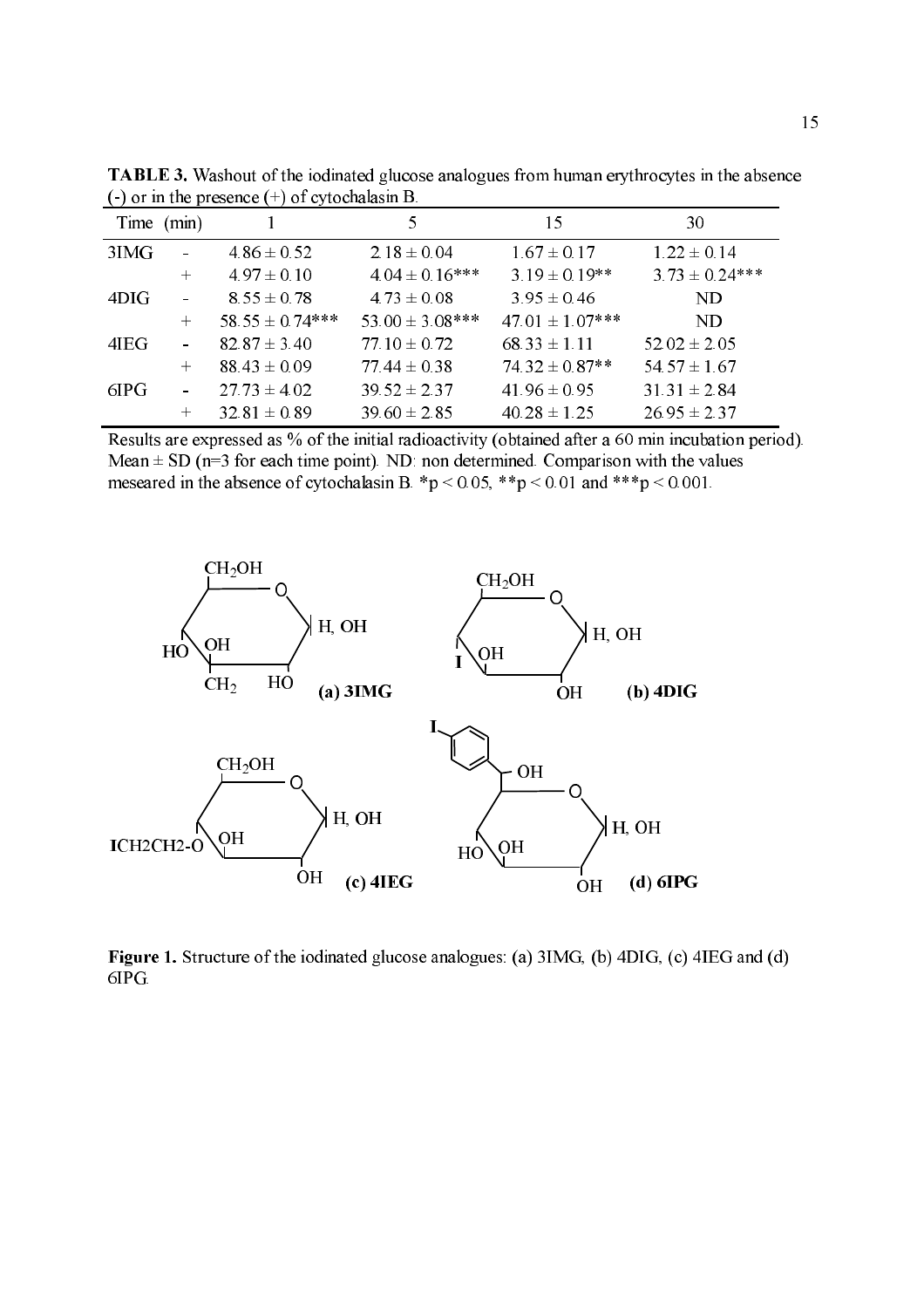

Figure 2. Time course of 2-deoxy-D-glucose (2DG) uptake by adipocytes isolated from rats in suspension: control:  $\Box$ , insulin:  $\blacksquare$  and cytochalasin B (20 µM): grey bars. Mean  $\pm$  SD (n=3 for each time point). Comparison with control values: \*p < 0.05, \*\*p < 0.01 and \*\*\*p < 0.001.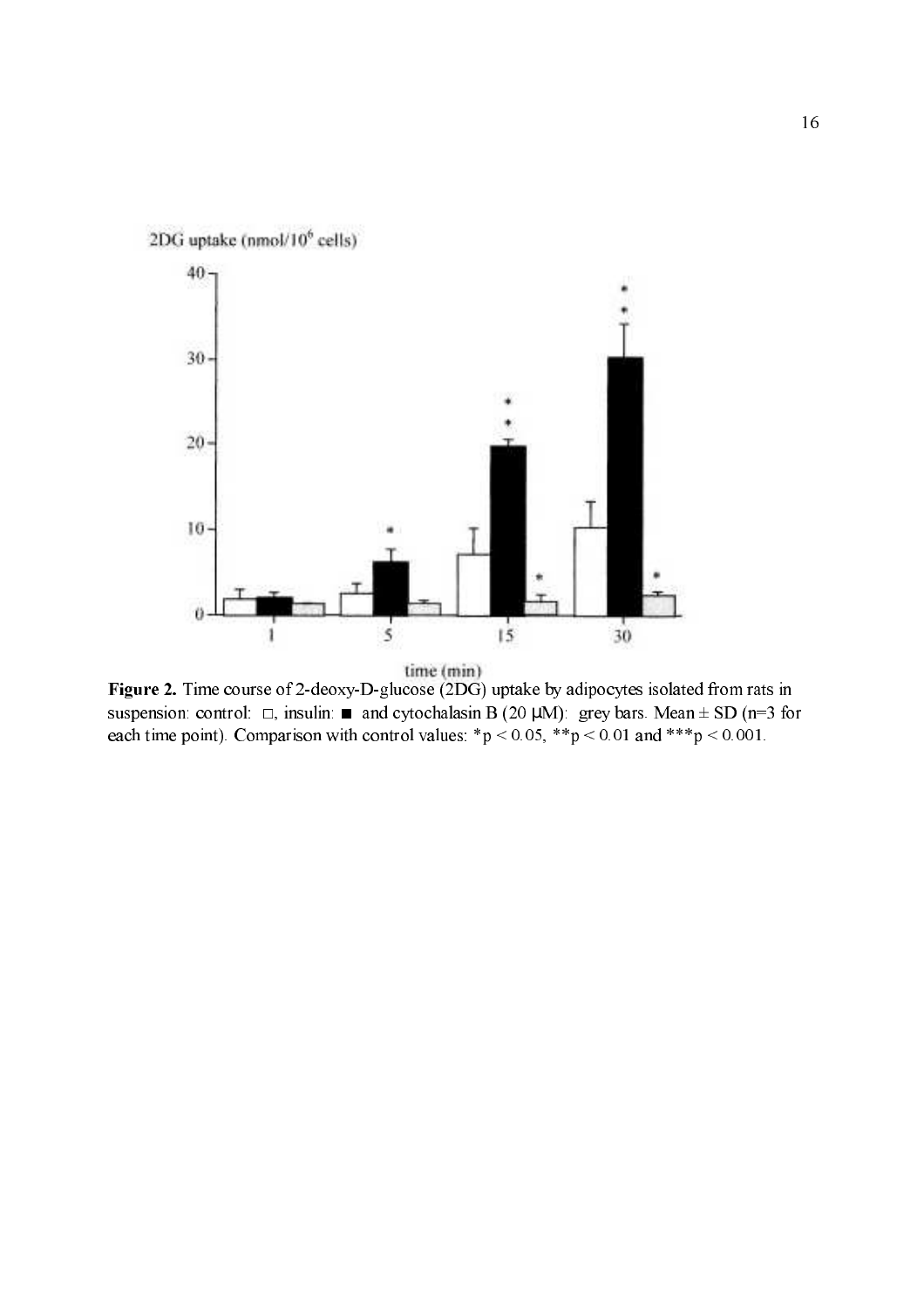

Figure 3. Time course of the iodinated glucose analogues uptake by human erythrocytes in suspension. (a) 3IMG, (b) 4DIG, (c) 4IEG and (d) 6IPG.  $\Box$ : 25°C,  $\blacksquare$ : 4°C and grey bars: 4°C + cytochalasin B (50  $\mu$ M). Mean  $\pm$  SD (n=3 for each time point). Comparison with control values:  $*p < 0.05$ ,  $* p < 0.01$  and  $* * p < 0.001$ .